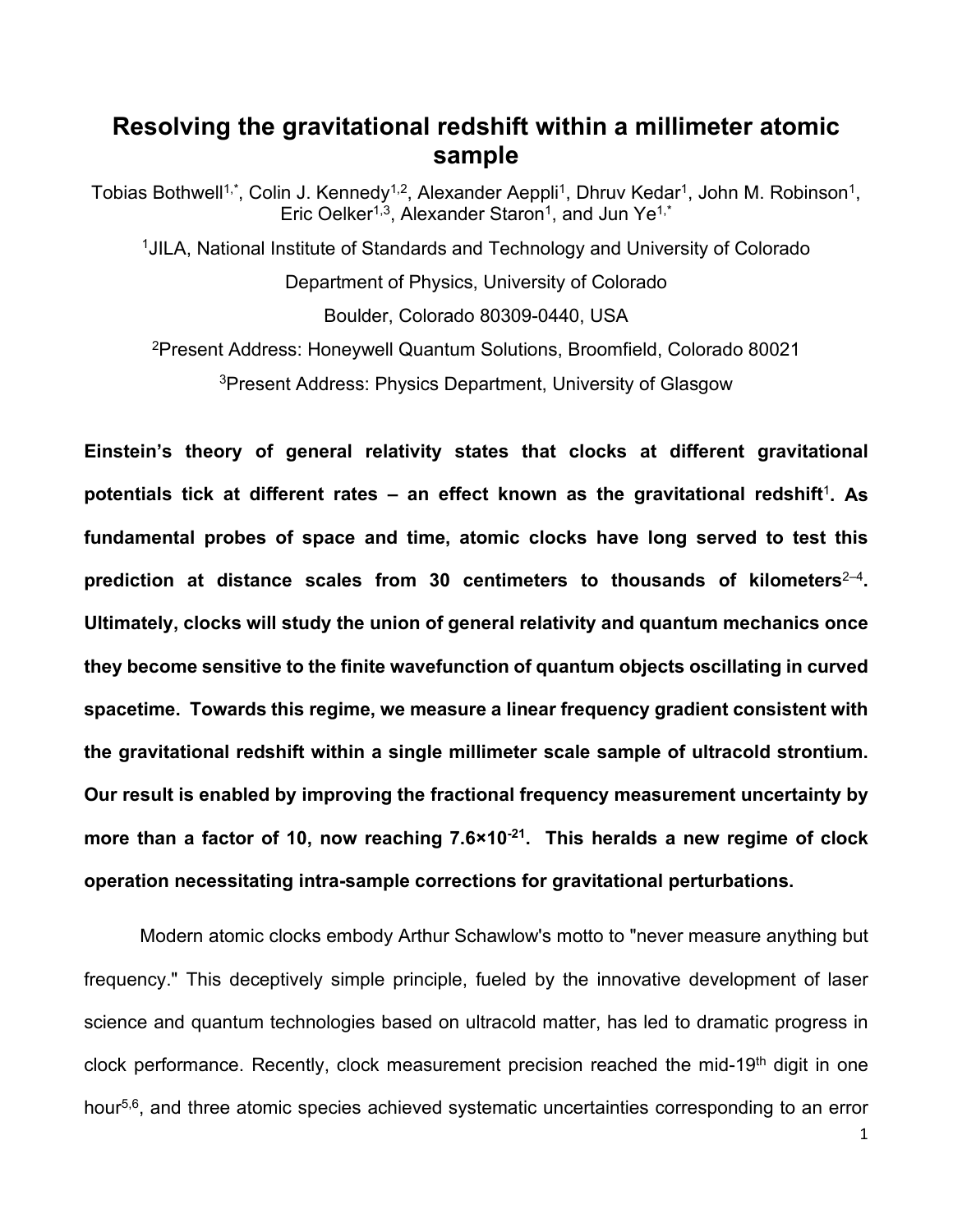equivalent to less than 1 s over the lifetime of the Universe<sup> $7-10$ </sup>. Central to this success in neutral atom clocks is the ability to maintain extended quantum coherence times while using large ensembles of atoms $5,6,11$ . The pace of progress has yet to slow. Continued improvement in measurement precision and accuracy arising from the confluence of metrology and quantum information science<sup>12–15</sup> promises discoveries in fundamental physics<sup>16–20</sup>.

Clocks fundamentally connect space and time, providing exquisite tests of the theory of general relativity. Hafele and Keating took cesium-beam atomic clocks aboard commercial airliners in 1971, observing differences between flight-based and ground-based clocks consistent with special and general relativity<sup>21</sup>. More recently, RIKEN researchers compared two strontium optical lattice clocks (OLCs) separated by 450 m in the Tokyo Skytree, resulting in the most precise terrestrial redshift measurement to date<sup>22</sup>. Proposed satellite-based measurements<sup>23,24</sup> will provide orders of magnitude improvement to current bounds on gravitational redshifts<sup>3,4</sup>. Concurrently, clocks are anticipated to begin playing important roles for relativistic geodesy<sup>25</sup>. In 2010 Chou *et al*.<sup>2</sup> demonstrated the precision of their Al<sup>+</sup> clocks by measuring the gravitational redshift resulting from lifting one clock vertically by 30 cm in 40 hours. With a decade of advancements, today's leading clocks are poised to enable geodetic surveys of elevation at the sub-centimeter level on Earth, a result unobtainable with other current techniques<sup>26</sup>.

Atomic clocks strive to simultaneously optimize measurement precision and systematic uncertainty. For traditional OLCs operated with one-dimensional (1D) optical lattices, achieving low instability has involved the use of high atom numbers at trap depths sufficiently large to suppress tunnelling between neighboring lattice sites. While impressive performance has been achieved, effects arising from atomic interactions and AC Stark shifts associated with the

2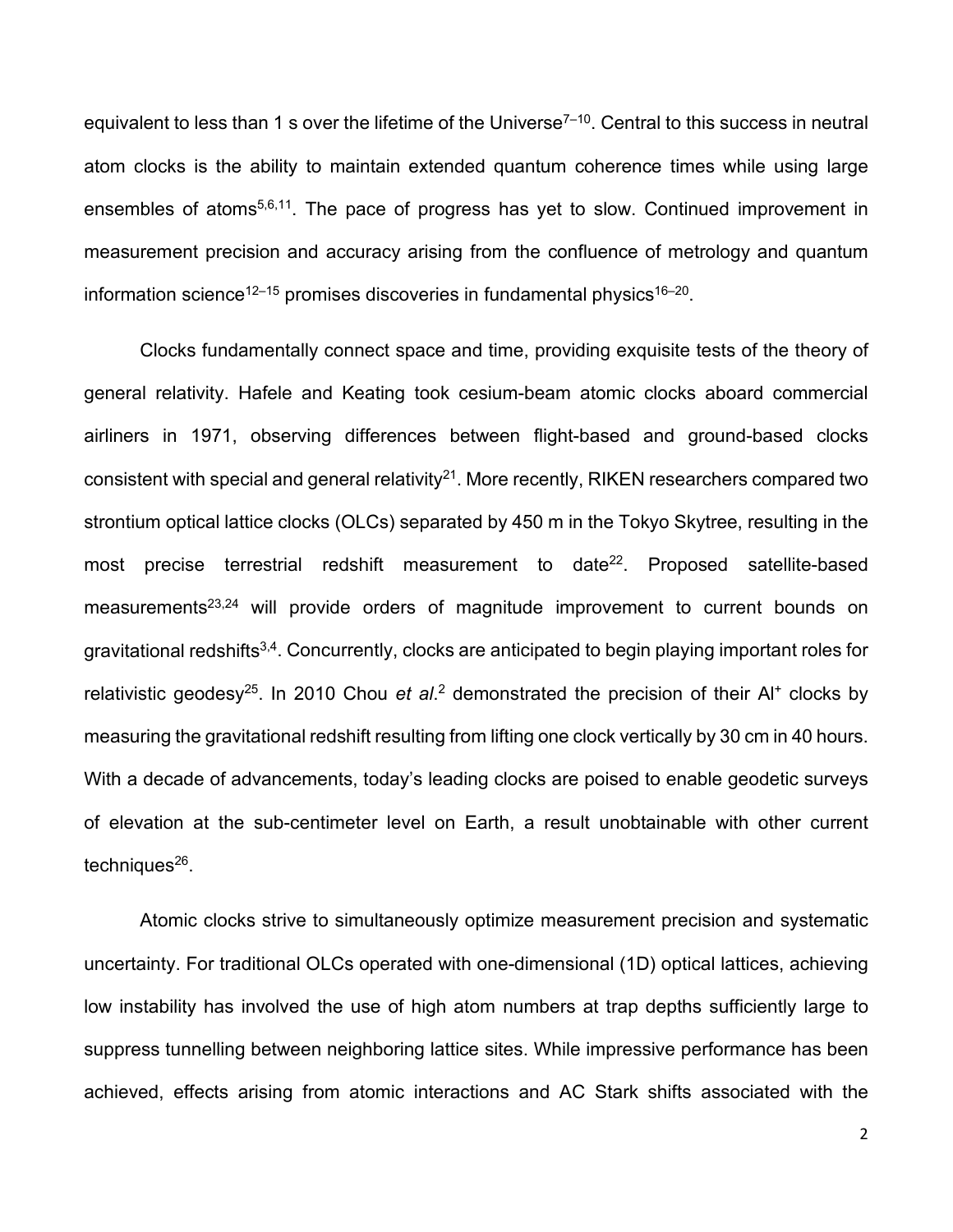trapping light challenge advancements in OLCs. Here we report a new operational regime for 1D OLCs, both resolving the gravitational redshift across our atomic sample and synchronously measuring a fractional frequency uncertainty of 7.6×10<sup>-21</sup> between two uncorrelated regions. Our system employs  $\sim$ 100,000  $^{87}$ Sr atoms at  $\sim$ 100 nK loaded into a shallow, large waist optical lattice, reducing both AC Stark and density shifts. Motivated by our earlier work on spin-orbit coupled lattice clocks<sup>27,28</sup>, we engineer atomic interactions by operating at a 'magic' trap depth, effectively removing collisional frequency shifts. These advances enable record optical atomic coherence (37 s) and single clock stability (3.1 $\times$ 10<sup>-18</sup> at 1 s) using macroscopic samples, paving the way toward lifetime limited OLC operation.

Central to our experiment is an in-vacuum optical cavity (Fig. 1a and Methods) for power enhancement of the optical lattice. The cavity (finesse 1300) ensures wavefront homogeneity of our 1D lattice while the large beam waist (260 μm) reduces the atomic density by an order of magnitude compared to our previous system $10$ . We begin each experiment by trapping fermionic  $87$ Sr atoms into the 1D lattice at a trap depth of 300 lattice photon recoil energies (E<sub>rec</sub>), loading a millimeter scale atomic sample (Fig. 1a). We then adiabatically ramp the lattice to an operational depth of 12 Erec and prepare atoms into a single nuclear spin. Clock interrogation proceeds by probing the ultranarrow <sup>1</sup>S<sub>0</sub> (*g*)  $\rightarrow$  <sup>3</sup>P<sub>0</sub> (*e*) transition with the resulting excitation fraction measured by fluorescence spectroscopy. Scattered photons are collected on a camera, enabling *in-situ* measurement with 6 μm resolution, corresponding to ~15 lattice sites (Fig. 1a).

Quantum state control has been vital to recent advances in atom-atom and atom-light coherence times in 3D OLCs and tweezer clocks $5,11,15$ . Improved quantum state control is demonstrated through precision spectroscopy of the Wannier-Stark states of the OLC<sup>29,30</sup>. The 1D lattice oriented along gravity has the degeneracy of neighboring lattice sites lifted by the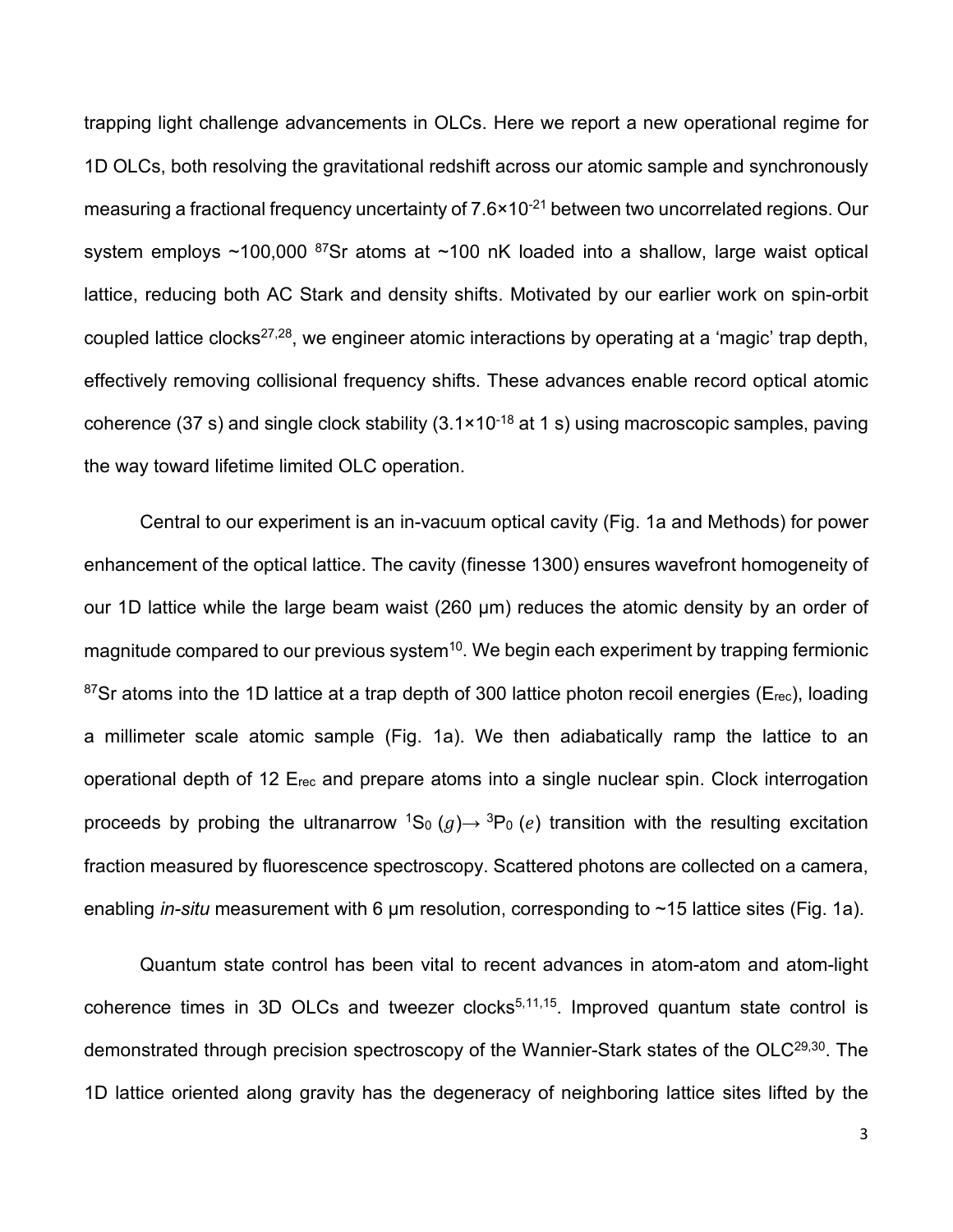gravitational potential energy. In the limit of shallow lattice depths, this creates a set of delocalized states. By ramping the lattice depth to 6 Erec, much lower than in traditional 1D lattice operations7,8,10, clock spectroscopy probes this delocalization (Fig. 1d). The ability to engineer the extent of atomic wavefunctions through the adjustment of trap depth creates an opportunity to control the balance of on-site *p*-wave versus neighboring-site *s*-wave atomic interactions. We utilize this tunability by operating at a 'magic' trap depth $31$ , where the frequency shifts arising from on-site and off-site atomic interactions cancel, enabling a reduction of the collisional frequency shifts by more than three orders of magnitude compared our previous work $10$ .

Extended atomic coherence times are critical for both accuracy and precision. An aspirational milestone for clock measurement precision is the ability to coherently interrogate atomic samples up to the excited state's natural lifetime. To evaluate the limits of our clock's atomic coherence, we perform Ramsey spectroscopy to measure the decay of fringe contrast as a function of the free-evolution time. By comparing two uncorrelated regions within our atomic sample, we determine the contrast and relative phase difference between the two subensembles (Fig. 2). The contrast decays exponentially with a time constant of 37 s (quality factor of 3.6×10<sup>16</sup>), corresponding to an additional decoherence time of 53 s relative to the <sup>3</sup>P<sub>0</sub> natural lifetime (118 s)<sup>32</sup>. This represents the longest optical atomic coherence time measured in any spectroscopy system to date.

We utilize Rabi spectroscopy in conjunction with *in-situ* imaging to microscopically probe clock transition frequencies along the entire vertically oriented atomic ensemble. With a standard interleaved probing sequence using the  $|g, m_F = \pm \frac{5}{2} \rangle$  to  $|e, m_F = \pm \frac{3}{2} \rangle$  transitions for minimal magnetic sensitivity, we reject the first order Zeeman shifts and vector AC Stark shifts. The *insitu* imaging of atoms in the lattice allows measurement of unprocessed frequencies across the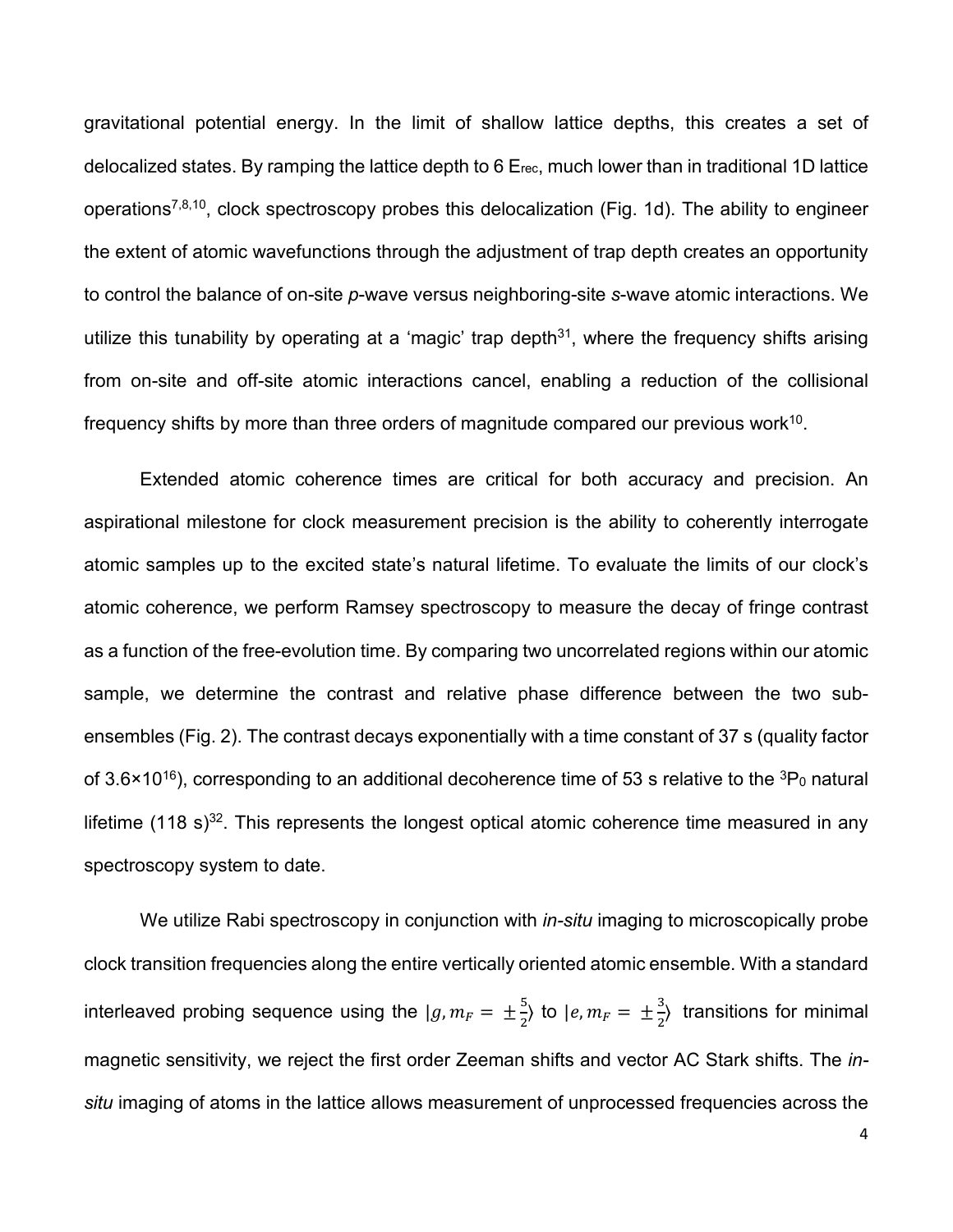entire atomic sample (Fig. 1a and Methods). The dominant differential perturbations arise from atom-atom interactions (residual density shift contributions after we operate at the 'magic' trap depth) and magnetic field gradients giving rise to pixel-specific 2<sup>nd</sup> order Zeeman shifts. Using the total camera counts and m<sub>F</sub>-dependent frequency splitting, we correct the density and  $2<sup>nd</sup>$ order Zeeman shift at each pixel. These corrections result in the processed frequencies per pixel shown in Fig. 3a, with error bars representing the quadrature sum of statistical uncertainties from the center frequency, the density shift correction, and the  $2<sup>nd</sup>$  order Zeeman shift correction. Additional systematics are described in the Methods. This approach demonstrates an efficient method for rapid and accurate evaluation of various systematic effects throughout a single atomic ensemble. Unlike traditional 1D OLCs where systematic uncertainties are quoted as global parameters, we now microscopically characterize these effects.

This new microscopic *in-situ* imaging allows determination of the gravitational redshift within a single atomic sample, probing an uncharacterized fundamental clock systematic. Two identical clocks on the surface of a planet separated by a vertical distance  $h$  will differ in frequency  $(\delta f)$  as given by

$$
\frac{\delta f}{f}=\frac{ah}{c^2}\quad \text{(Eq. 1)},
$$

with f the clock frequency,  $c$  the speed of light, and  $a$  the gravitational acceleration. The gravitational redshift at Earth's surface corresponds to a fractional frequency gradient of -1.09× 10<sup>-19</sup>/mm in the coordinate system of Fig. 1a. Measurement of a vertical gradient across the atomic sample consistent with the gravitational redshift provides an exquisite verification of an individual atomic clock's frequency control.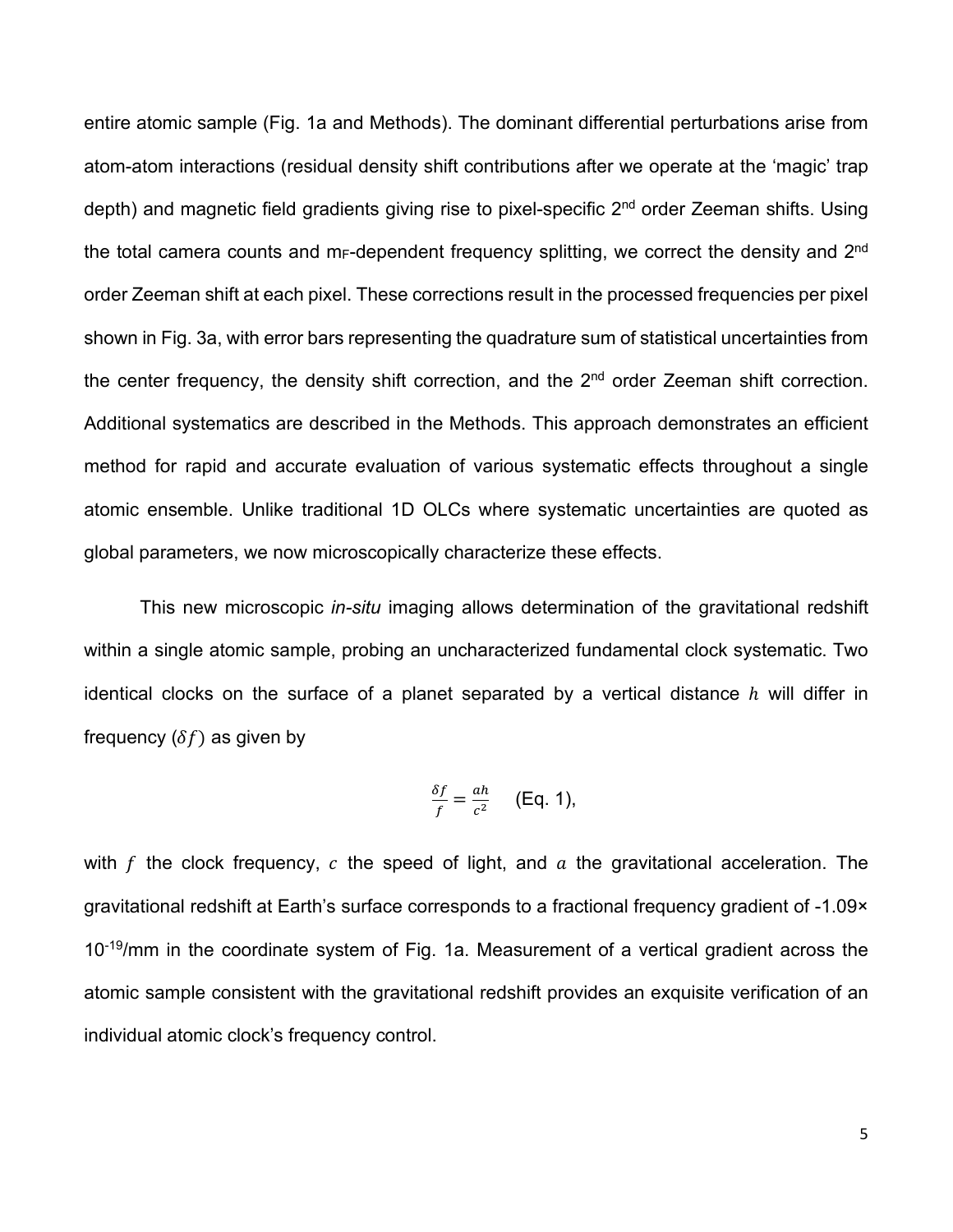Our intra-cloud frequency map (Fig. 3a) allows us to evaluate gradients across the atomic sample. Over 10 days we performed 14 measurements (ranging in duration from 1-17 hours) to search for the gravitational redshift across our sample. For each dataset we fit a linear slope and offset, reporting the slope in Fig. 3b. From this measurement campaign we find the weighted mean (standard error of the weighted mean) of the frequency gradient in our system to be - 1.00(12)×10-19/mm. We evaluate additional differential systematics (see Methods) and find a final frequency gradient of -9.8(2.3) $\times$ 10<sup>-20</sup>/mm, consistent with the predicted redshift.

The ability to resolve the gravitational redshift within our system suggests a level of frequency control beyond previous clock demonstrations, vital for the continued advancement of clock accuracy and precision. Previous fractional frequency comparisons<sup>15</sup> have reached uncertainties as low as  $4.2 \times 10^{-19}$ . Similarly, we perform a synchronous comparison between two uncorrelated regions of our atomic cloud (Fig. 4a). By binning ~100 pixels per region, we substantially reduce instability caused by quantum projection noise<sup>33</sup>. Analyzing the frequency difference between regions from 92 hours of data, we find a fractional frequency instability of  $4.4\times10^{-18}/\sqrt{\tau}$  ( $\tau$  is the averaging time in seconds), resulting in a fractional frequency uncertainty of  $7.6 \times 10^{-21}$  for full measurement time, nearly two orders of magnitude lower than the previous record. From this measurement we infer a single region instability of  $3.1 \times 10^{-18}/\sqrt{\tau}$ . Dividing the fractional frequency difference by the spatial separation between each region's center of mass gives a frequency gradient of  $-1.30(18) \times 10^{-19}$ /mm. Correcting for additional systematics as before results in a gradient of -1.28(27)×10<sup>-19</sup>/mm, again fully consistent with the predicted redshift.

In conclusion, we have established a new paradigm for atomic clocks. The vastly improved atomic coherence and frequency homogeneity throughout our sample allow us to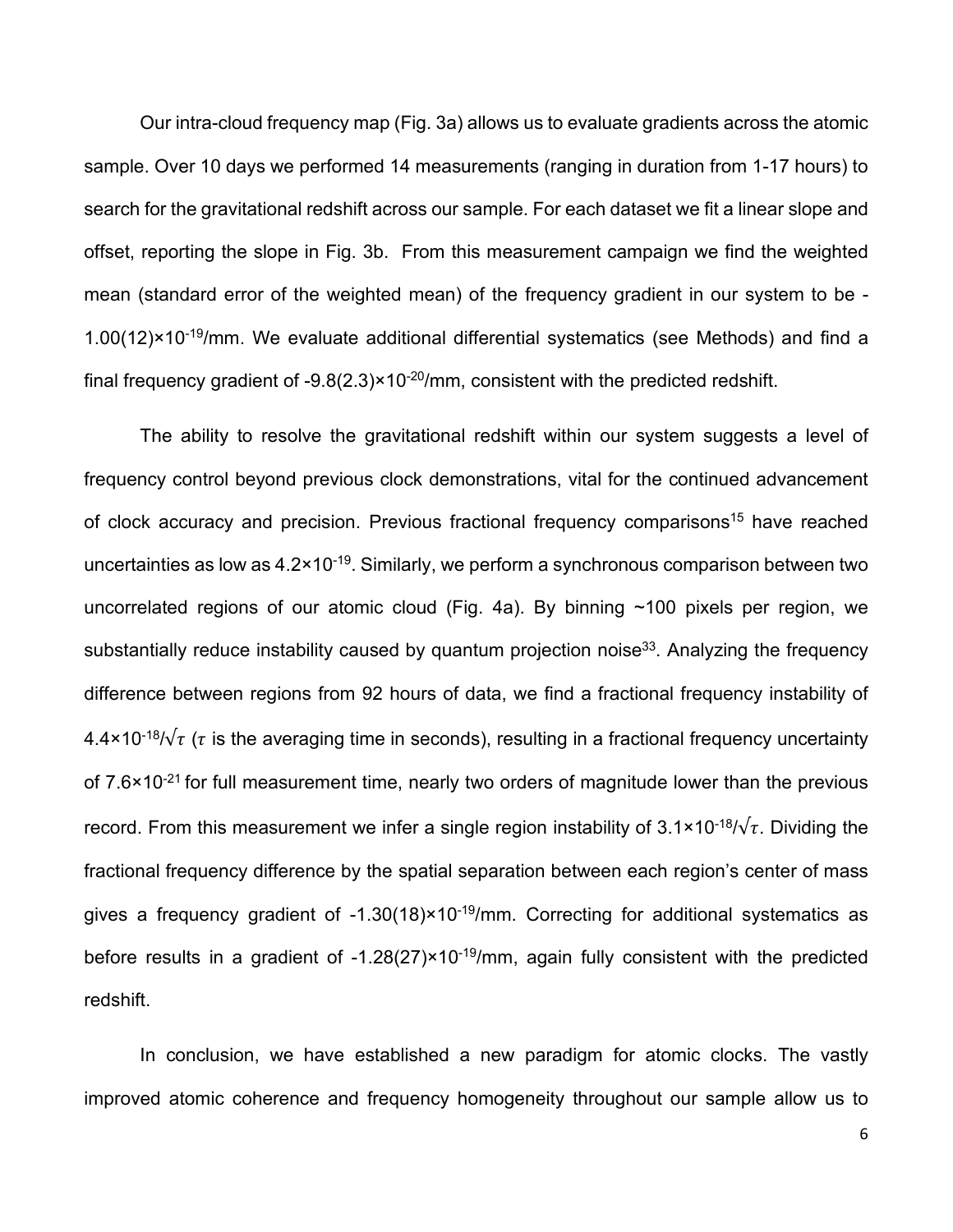resolve the gravitational redshift at the submillimeter scale, observing for the first time the frequency gradient from gravity within a single sample. We demonstrate a synchronous clock comparison between two uncorrelated regions with a fractional frequency uncertainty of 7.6×10<sup>-21</sup>, advancing precision by nearly two orders of magnitude. These results suggest that there are no fundamental limitations to inter-clock comparisons reaching frequency uncertainties at the 10-21 level, offering new opportunities for tests of fundamental physics.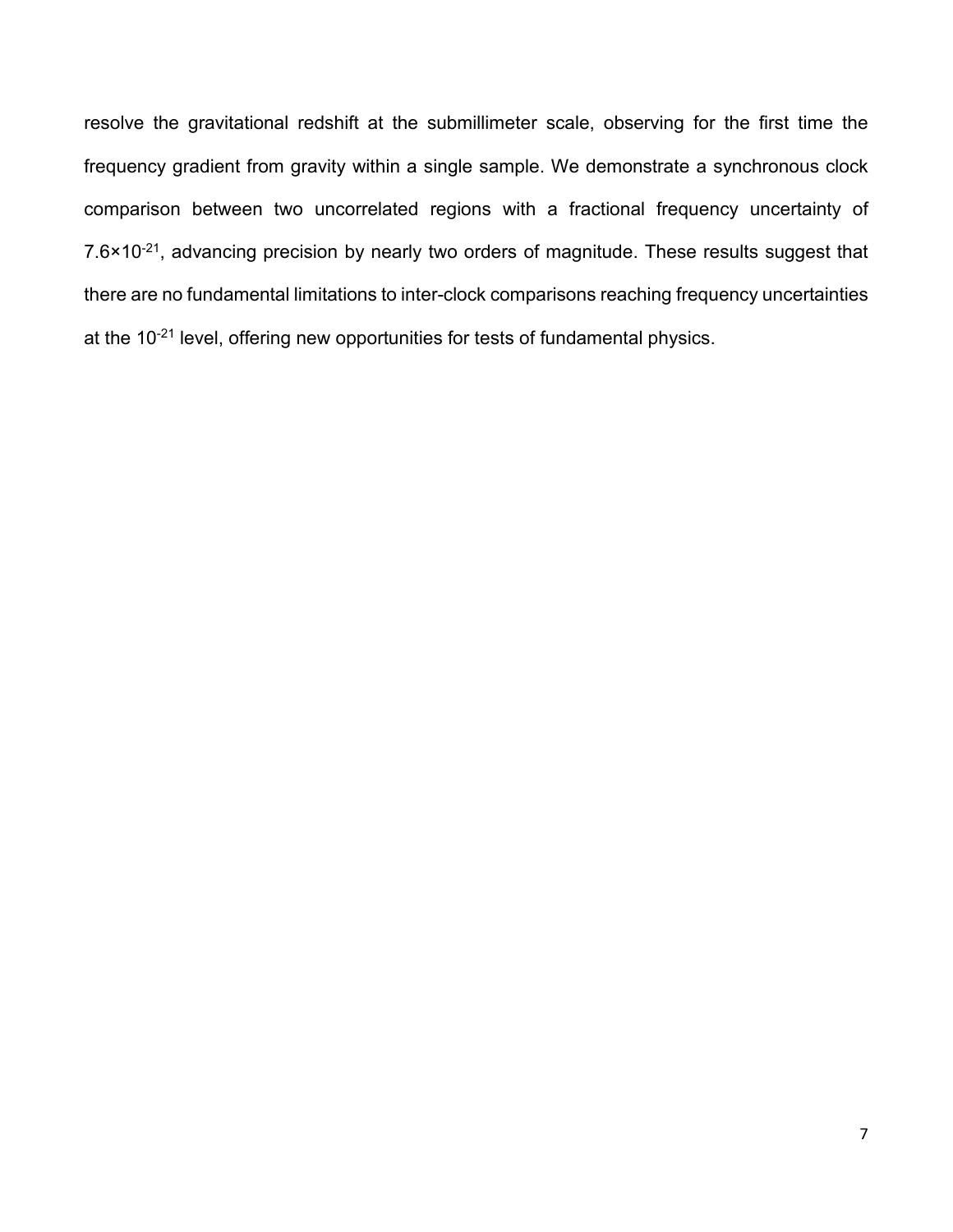**Fig. 1: Experimental system and quantum state control. a,** A millimeter length sample of  $\sim$ 100,000  $87$ Sr atoms are trapped in a 1D optical lattice formed within an in-vacuum cavity. The longitudinal axis of the cavity, z, is oriented along gravity. We probe atoms along the  ${}^{1}S_{0} \rightarrow {}^{3}P_{0}$ transition using a clock laser locked to an ultrastable crystalline silicon cavity6,34. **b,** Rabi spectroscopy with a 3.1 s pulse time. Open purple circles indicate data with a corresponding Rabi fit in green. **c,** Neighboring lattice sites are detuned by gravity, creating a Wannier-Stark ladder. Clock spectroscopy probes the overlap of Wannier-Stark states between lattice sites that are m sites away with Rabi frequency Ωm. **d,** Rabi spectroscopy probes Wannier-Stark state transitions, revealing wavefunction delocalization of up to 5 lattice sites. The number of lattice sites is indicated above each transition, with blue(red) denoting Wannier-Stark transitions to higher(lower) lattice sites.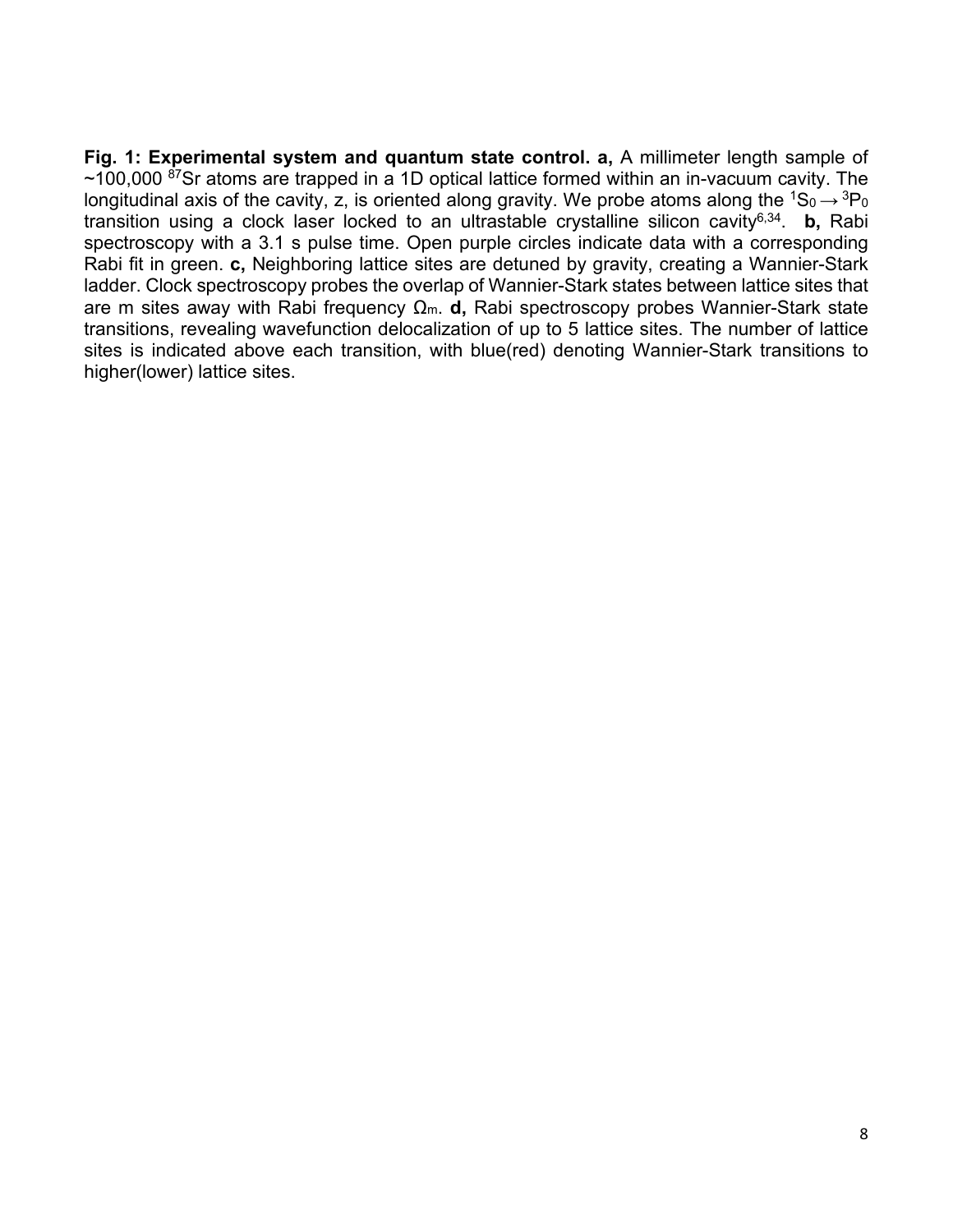Frequency (kHz)

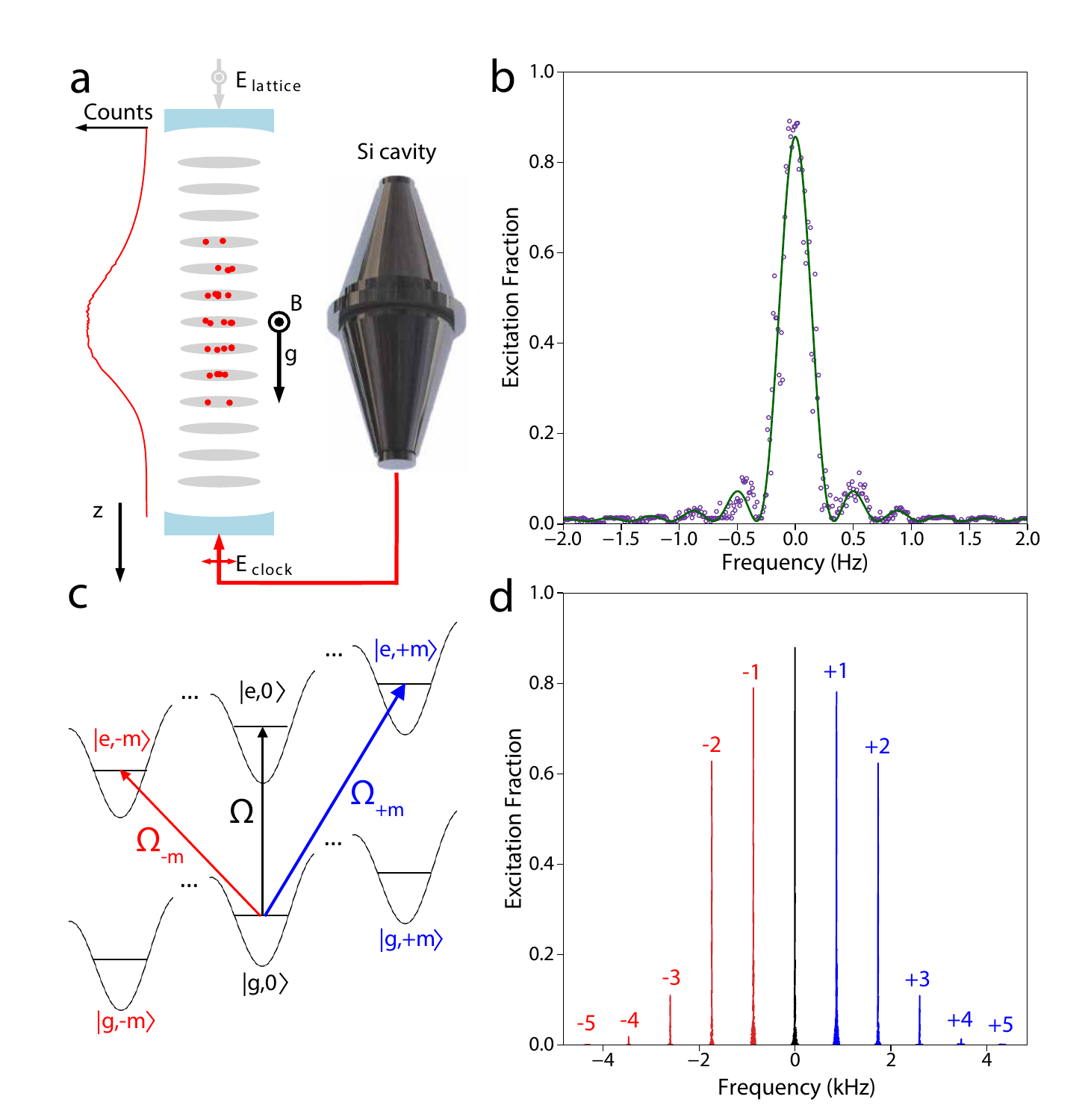**Fig. 2: Atomic coherence.** We use Ramsey spectroscopy with a randomly sampled phase for the second pulse to determine the coherence time of our system11. **a,** We measure the excitation fraction across the cloud, shown in purple for a single measurement, and calculate the average excitation fractions in regions p<sub>1</sub> and p<sub>2</sub>, separated by 2 pixels. **b**, Parametric plots of the excitation fraction of  $p_1$  versus  $p_2$  in purple for 6 s, 30 s and 50 s dark time demonstrate a phase shift between the two regions and contrast decay. Using a maximum likelihood estimator, we extract the phase and contrast for each dark time with the fit, shown in green. **c,** Contrast decay as a function of time in green is fit with an exponential decay in gold, giving an atomic coherence decay time of 36.5(0.7) s and a corresponding quality factor of  $3.6 \times 10^{16}$ . After accounting for the finite radiative decay contribution, we infer an additional decoherence time constant of 52.8(1.5) s.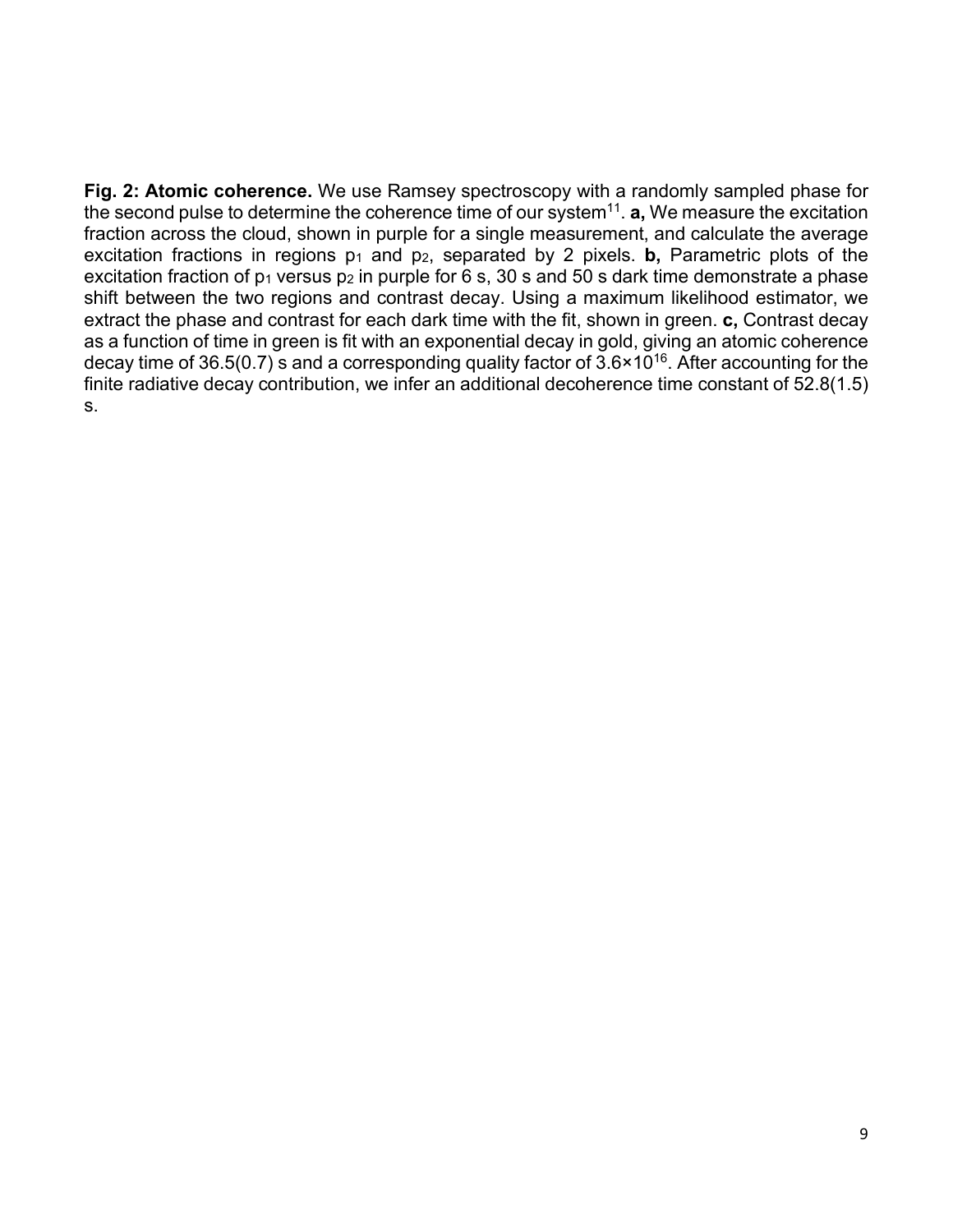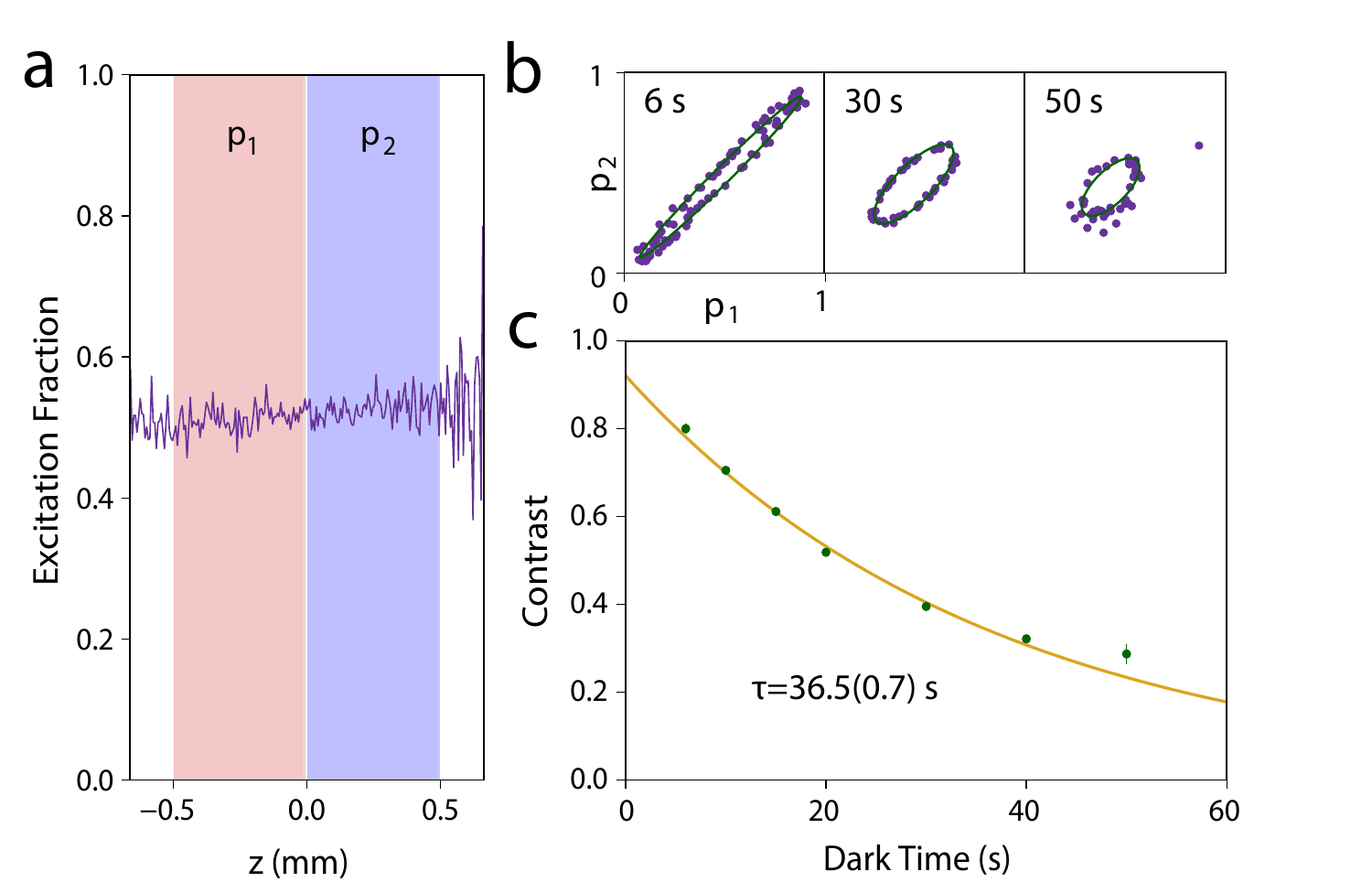**Figure 3: Evaluating frequency gradients. a,** For each measurement we construct a microscopic frequency map across the sample, with raw frequencies shown in green. The 2<sup>nd</sup> order Zeeman correction is shown as a dashed gold line. Processed frequencies shown in purple include both density shift corrections and  $2<sup>nd</sup>$  order Zeeman corrections, with uncertainties arising from the quadrature sum of statistical, density shift correction, and 2<sup>nd</sup> order Zeeman correction uncertainties. To this we fit a linear function, shown in black. **b,** Over the course of 10 days, we completed 14 measurements. For each measurement, we create a corrected frequency map and fit a linear slope as in **a**. This slope is plotted for each measurement, as well as a weighted mean (black) with associated statistical uncertainty (dashed black). The expected gravitational gradient is shown in dashed red. All data is taken with Rabi spectroscopy using a 3.1 s π-pulse time except for 08/13 which used a 3.0 s pulse time.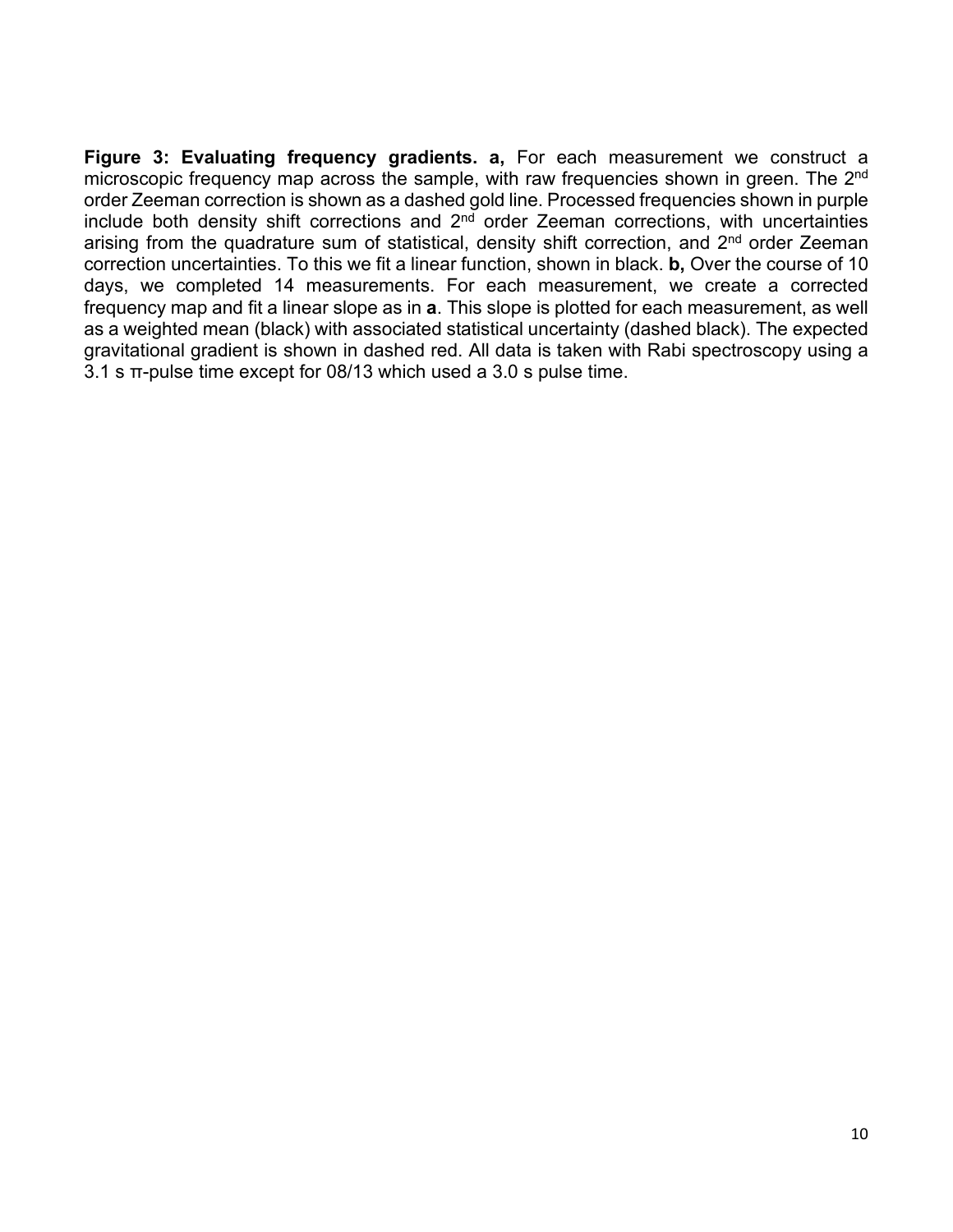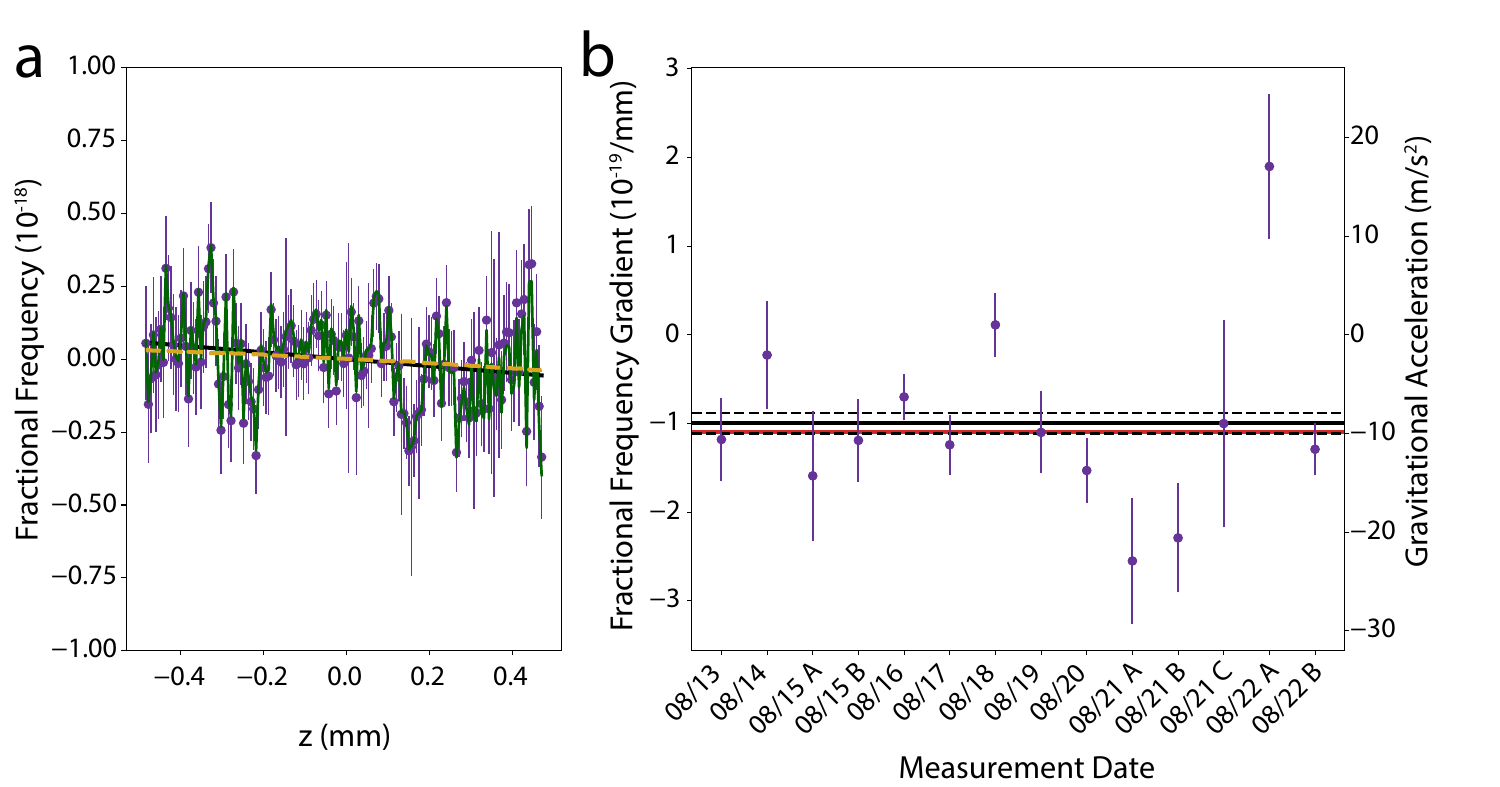**Figure 4:** *In-situ* **synchronous clock comparison. a,** The cloud is separated as in Fig. 2a. The gravitational redshift leads to the higher clock(blue) ticking faster than the lower one(red). The length scale is in millimeters. **b,** Allan deviation of the frequency difference between the two regions in **a** over 92 hours. Purple points show differential stability fit by the green line. The single atomic region instability is shown in gold.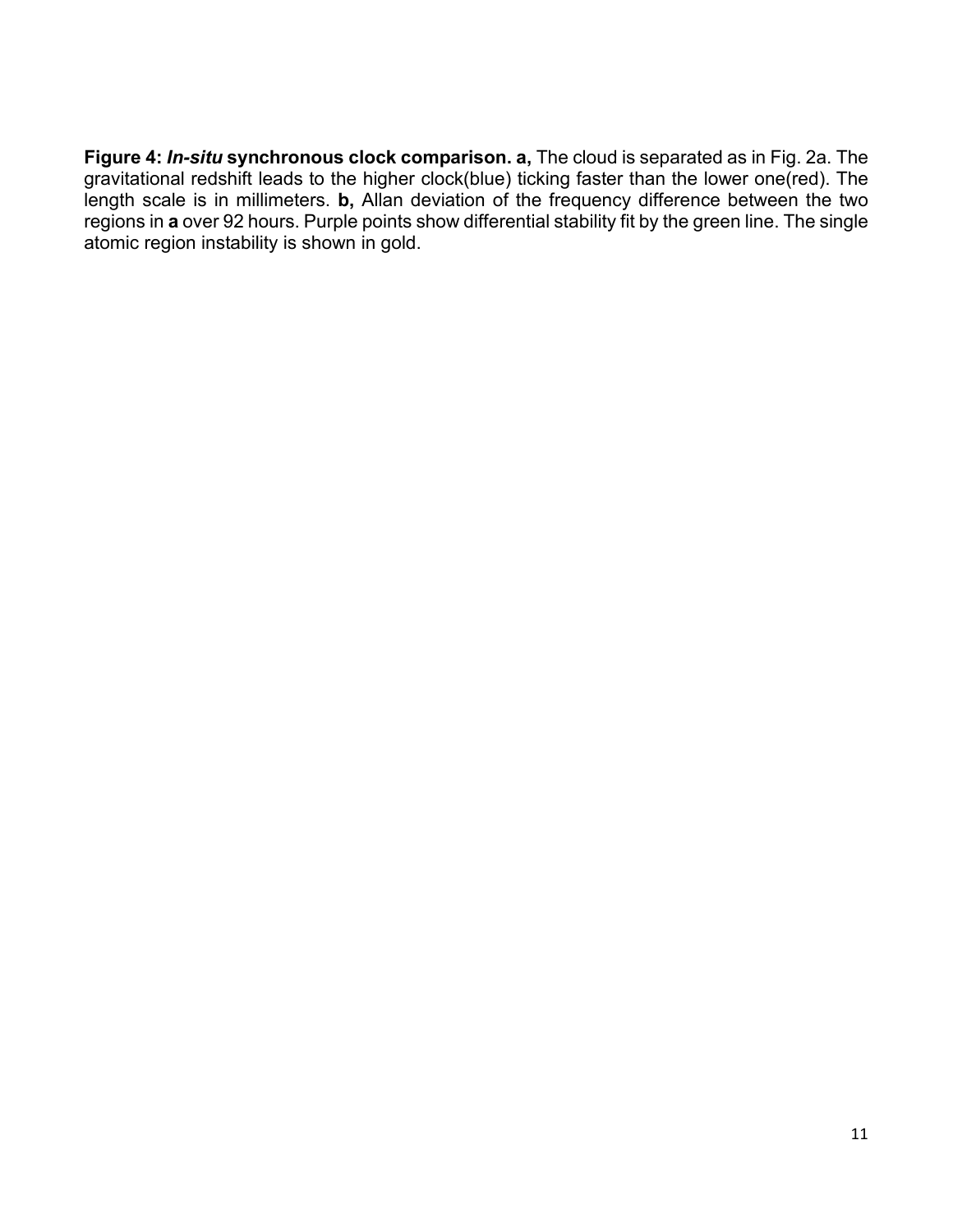

Time (s)

 $10<sup>4</sup>$ 

 $4 \t 10^5$ 

H

 $4.4\times10^{-18}/\sqrt{\tau}$ 

 $3.1 \times 10^{-18}/\sqrt{\tau}$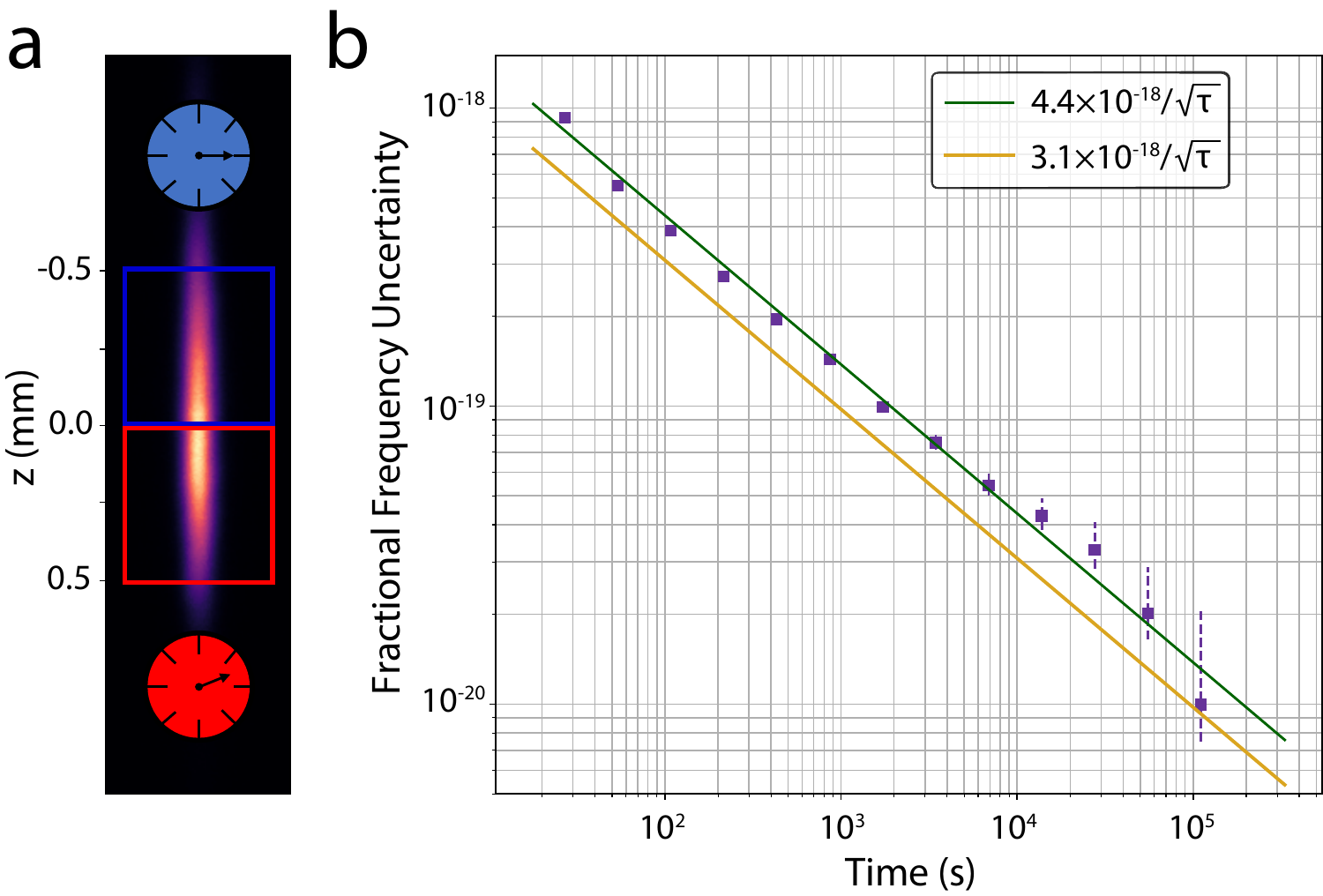### **Methods**

## **In-Vacuum Cavity**

Central to our system is an in-vacuum lattice buildup cavity oriented along gravity (Fig. 1a). Two mirrors with radius of curvature of 1 m are separated by ~15 cm, achieving a mode waist of 260 μm. Our cavity has a finesse at the lattice wavelength (813 nm) of ~1300 and a power buildup factor of  $\sim$ 700. This enables lattice depths in excess of 500  $E_{rec}$  (lattice photon recoil energy) using a diode-based laser system. The dimensional stability of the cavity combined with the simplified diode laser system enables robust operation compared with our previous Ti:Sapphire retro-reflected design<sup>10</sup>. The cavity mirrors are anti-reflection coated at the clock wavelength of 698 nm.

One cavity mirror is mounted to a piezo for length stabilization while the other is rigidly mounted for phase reference for the clock laser. Grounded copper shields surrounding each mirror prevent DC Stark induced shifts due to charge buildup on the mirrors and piezo $35,36$ . This shielding is verified through evaluation of the DC Stark shift systematic.

### **Atomic sample preparation**

 $87$ Sr atoms are cooled and loaded into a 300  $E_{rec}$  optical lattice using standard two stage magneto-optical trapping techniques<sup>10</sup>. Once trapped, atoms are simultaneously nuclear spin polarized, axially sideband cooled, and radially doppler cooled into a single nuclear spin state at temperatures of 800 nK. The lattice is then adiabatically ramped to the operational trap depth of 12 E<sub>rec</sub>, where a series of pulses addressing the clock transition prepares atoms into  $|g, m_F|$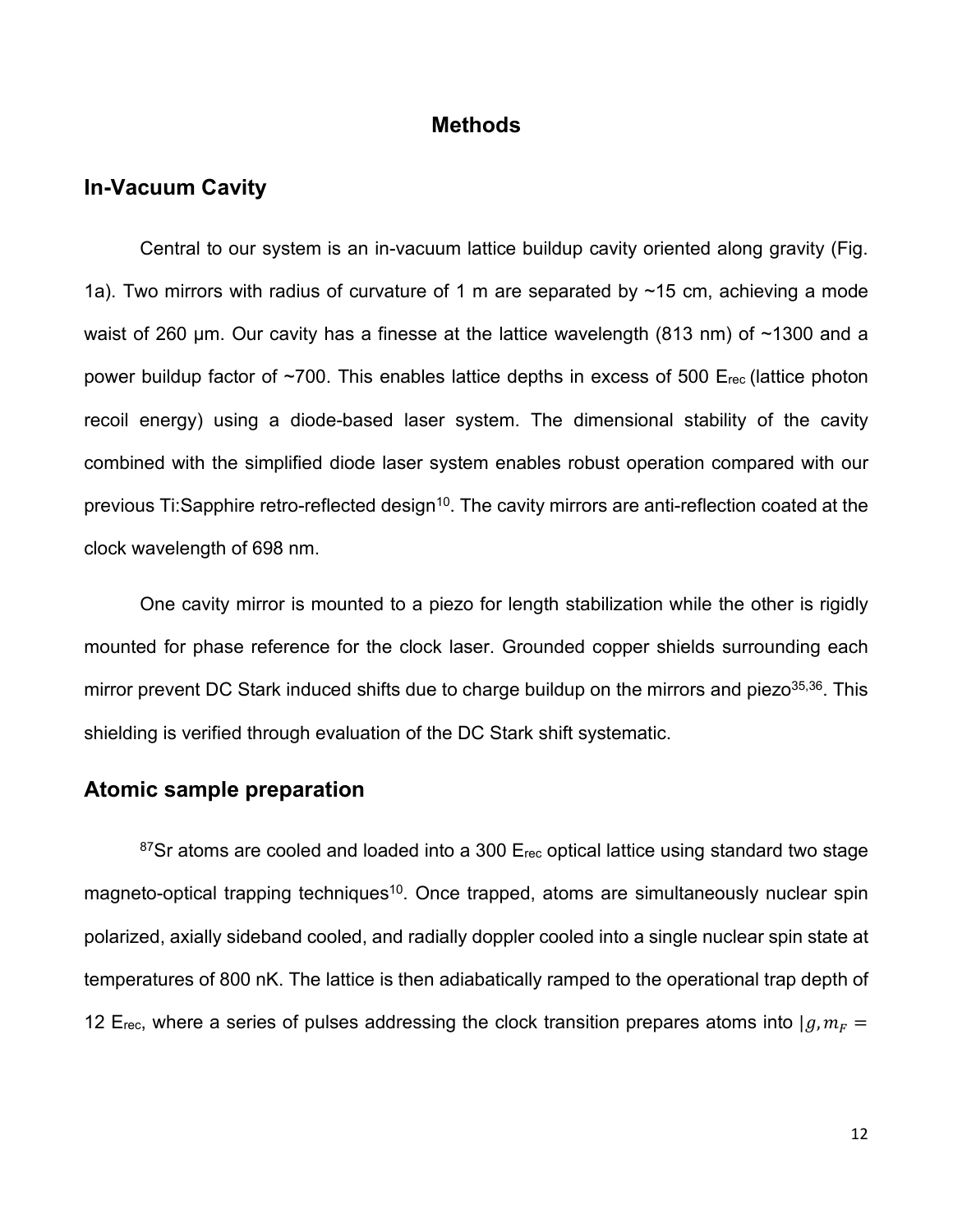$\pm \frac{5}{2}$ ). Clock spectroscopy is performed by interrogating the  $|g, m_F = \pm \frac{5}{2} \rangle$  to  $|e, m_F = \pm \frac{5}{2} \rangle$  $\pm \frac{3}{2}$ ) transition, the most magnetically insensitive <sup>87</sup>Sr clock transition<sup>6</sup>.

## **Imaging**

The clock excitation fraction is read out using standard fluorescence spectroscopy techniques<sup>6,10,37</sup>. Photons are collected on both a photo-multiplier tube for global readout and electron multiplying charge coupled device camera for an *in-situ* readout of clock frequency. Camera readout is performed in full vertical binning mode, averaging the radial dimension of the lattice. This provides 1D *in-situ* imaging for all synchronous evaluations.

We use a 25 µs fluorescence probe with an intensity of I/I<sub>sat</sub>  $\sim$  20 (I<sub>sat</sub> being the saturation intensity), ensuring uniform scattering across the atomic sample. Before imaging, the optical lattice is ramped back to 300 E<sub>rec</sub> to decrease imaging aberration resulting from the extended radial dimension at 12 Erec.

## **Analysis**

Standard clock lock techniques and analysis are used<sup>6,11,33</sup>, with differences in excitation fraction converted to frequency differences using Rabi lineshapes. Each dataset is composed of a series of clock locks, tracking the center of mass frequency of the atomic sample. A clock lock is four measurements probing alternating sides of the Rabi lineshape for opposite nuclear spin transitions. To avoid ambiguous frequency corrections due to the Rabi lineshape, we remove data with excitation fractions above (below) .903×*C* (.116×*C*), where C is the Rabi contrast. From each clock lock, a pixel specific center frequency fi and frequency splitting between opposite mF states Δi are calculated, creating an *in-situ* frequency map of the 1D atomic sample. This allows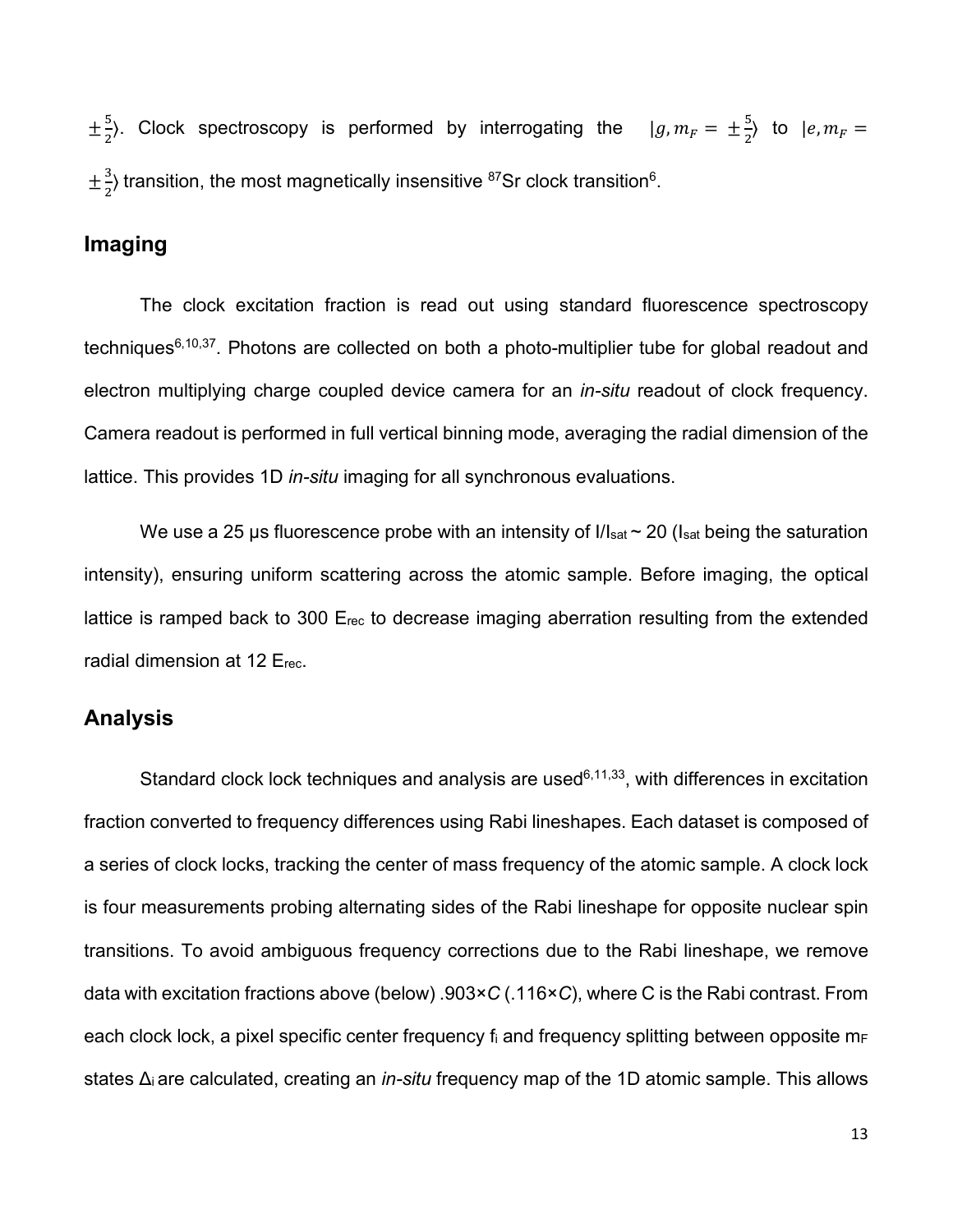rejection of vector shifts on a pixel-by-pixel basis and probes the magnetic field induced splitting of m<sub>F</sub> transitions. The atom weighted mean frequency is subtracted from every lock cycle to reject common mode laser noise.

For each dataset we approximate the atomic profile with a Gaussian fit, identifying a center pixel and associated Gaussian width (σ). All analysis is performed within the central region of ±1.5σ which demonstrates the lowest frequency instability. Identifying a center pixel for data processing ensures rejection of any day-to-day drift in the position of the cloud due to varying magnetic fields modifying MOT operation on the narrow line transition. The density shift coefficient (see Density Shift section) is derived from the average center frequency per pixel. Using this coefficient, we correct f<sub>i</sub> and  $\Delta_i$  for the density shift. 2<sup>nd</sup> order Zeeman corrections using these updated frequencies are then applied.

Gradient analysis is based on the processed center frequencies per pixel. A linear fit to the frequencies as a function of pixel is performed using least squares, with uncertainty per pixel arising from the quadrature sum of statistical frequency uncertainty, statistical 2<sup>nd</sup> order Zeeman uncertainty, and density shift correction uncertainty.

For the two-clock comparison (Fig. 4b), all data from 8/14-8/22 was taken with the same duty cycle and π-pulse time (3.1 s). Data was processed relative to a fit center pixel as discussed and concatenated. Two equal regions extend from the center of the sample to a width of  $\pm 1.5\sigma$ , with two empty pixels between regions to ensure uncorrelated samples. Each region is processed for the atom weighted mean frequency, enabling a synchronous frequency comparison between two independent clocks.

### **Atomic Coherence**

14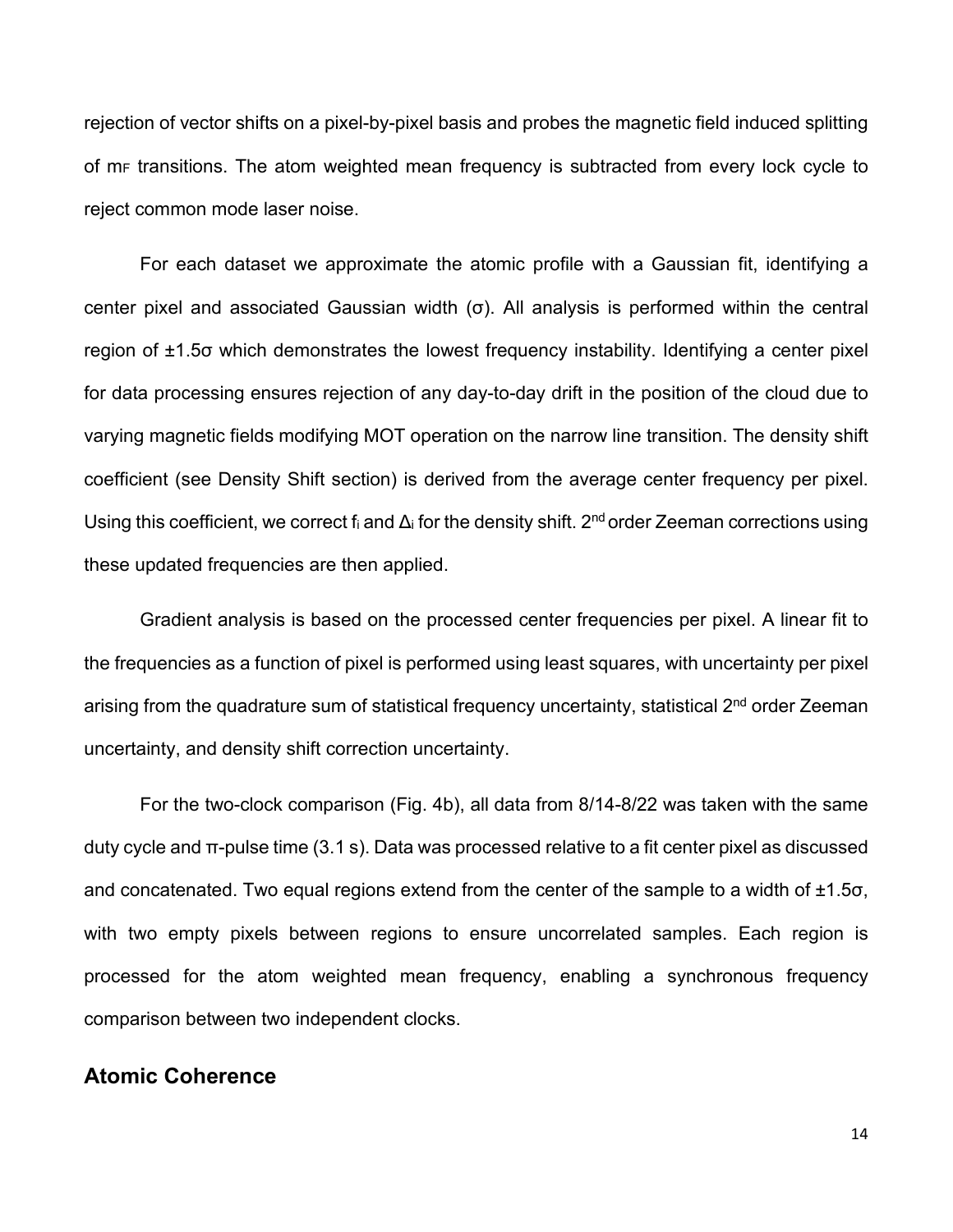We use a Ramsey sequence to measure the atomic coherence. We prepare a sample in the  $|g, m_F = +\frac{5}{2}$  state and apply a π/2 pulse along the  $|g, m_F = +\frac{5}{2}$  to  $|e, m_F = +\frac{3}{2}$  transition. After waiting for a variable dark time, we apply a second  $π/2$  pulse with a random phase relative to the first. We then measure the excitation fraction.

Two regions,  $p_1$  and  $p_2$ , are identified using the same technique as in the synchronous instability measurement. For each experimental sequence, we find the average excitation fraction in  $p_1$  and  $p_2$ . A mean frequency shift across the sample primarily due to a magnetic field gradient creates a differential phase as a function of time between  $p_1$  and  $p_2$ . We create a parametric plot of the average excitation in  $p_1$  and  $p_2$  for each dark time and use a maximum likelihood estimator to fit an ellipse to each dataset, calculating phase and contrast<sup>15,38</sup>. To estimate uncertainty in the contrast for each dark time a bootstrapping technique is used<sup>11</sup>. Fitting the contrast as a function of dark time with a single exponential returns an effective atomic coherence time.

## **Systematics**

### **Imaging**

We calibrate our pixel size using standard time of flight methods: we observe an atomic sample in freefall for varying times to determine an effective pixel size along the direction of gravity. Immediately after our 10-day data campaign we measured our effective pixel size to be 6.04 μm. Due to thermal drift of our system, the pixel size can vary by up to 0.5 μm /pixel over months which we take as the calibration uncertainty.

Spatial correlations may limit imaging resolution. We measure these correlations by placing atoms into a superposition of clock states. Any measured spatial correlation is due to the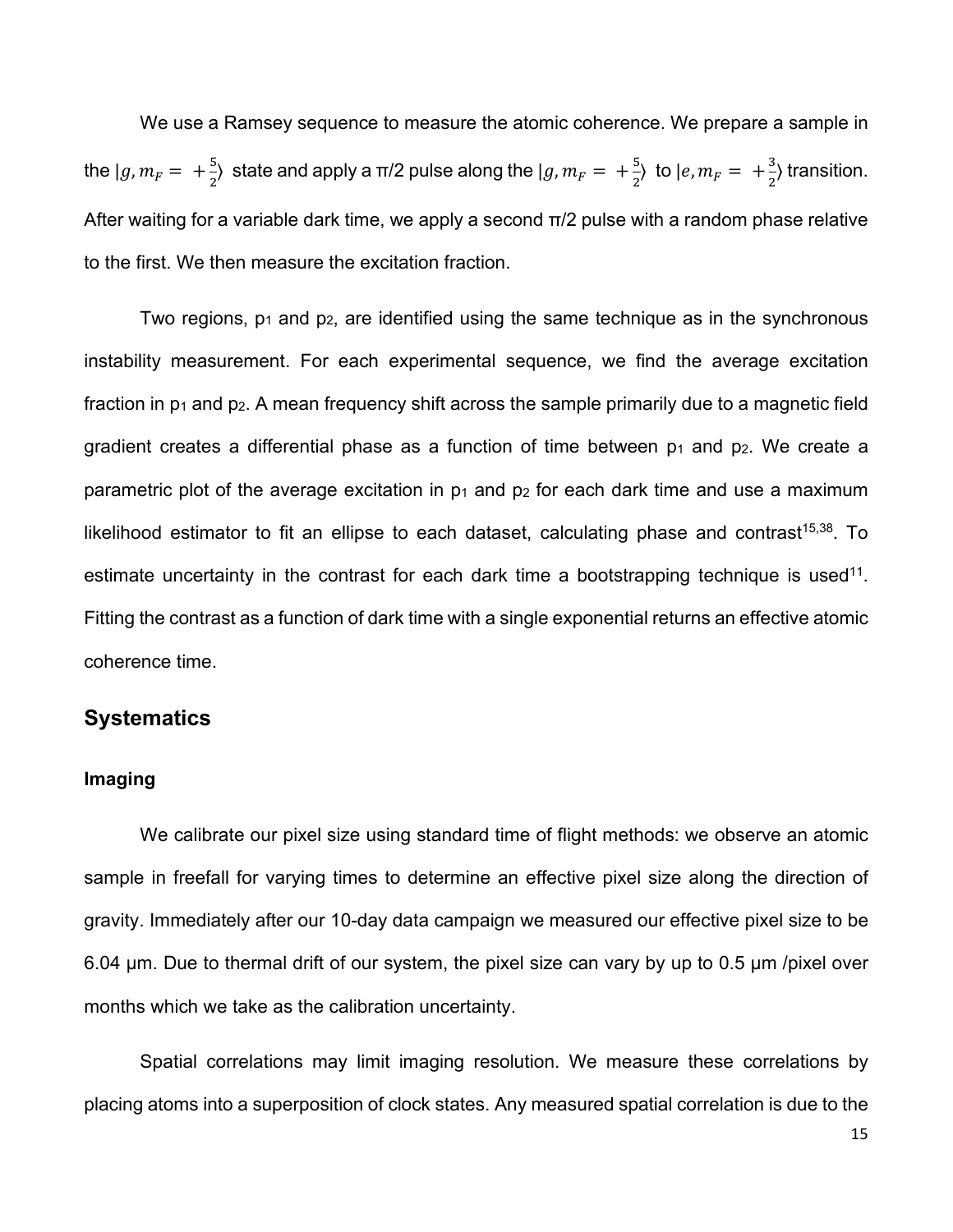imaging procedure. In our system we find no correlations between neighboring pixels<sup>11</sup>. The optical resolution of our imaging lens is specified at 2 μm.

Lattice tilt from gravity will modify the measured gradient. We find the lattice tilt in the imaging plane to be 0.11(0.06) degrees, providing an uncertainty orders of magnitude smaller than the pixel size uncertainty. We are insensitive to lattice tilt out of the imaging plane.

#### **Zeeman Shifts**

First order Zeeman shifts are rejected by probing opposite nuclear spin states<sup>6</sup>. The 2<sup>nd</sup> order Zeeman shift is given by

$$
\Delta\nu_{B,2}=\xi\big(\Delta\nu_{B,1}\big)^2,
$$

where  $\Delta v_{B,1}$  is the splitting between opposite spin states and  $\xi$  the corresponding 2<sup>nd</sup> order Zeeman shift coefficient. For stretched spin state operation ( $m_F = \pm \frac{9}{2}$  ),  $\xi$ =-2.456(3)×10<sup>-7</sup> Hz. Using known atomic coefficients $^{39}$  we find the 2<sup>nd</sup> order Zeeman coefficient for the  $\left|g,m_F=\,\pm\frac{5}{2}\right\rangle$ to  $|e, m_F = \pm \frac{3}{2}$  transition to be  $\xi_{op}$ =-1.23(8)×10<sup>-4</sup> Hz, with the uncertainty arising from limited knowledge of atomic coefficients. We include an error of  $4 \times 10^{-21}$ /mm in Table 1 to account for this atomic uncertainty.

#### **DC Stark**

Electric fields perturb the clock frequency via the DC Stark effect. We evaluate this shift by using in-vacuum quadrant electrodes to apply bias electric fields in all three dimensions. We find a DC Stark gradient of  $3(2) \times 10^{-21}$ /mm.

#### **Black Body Radiation Shift**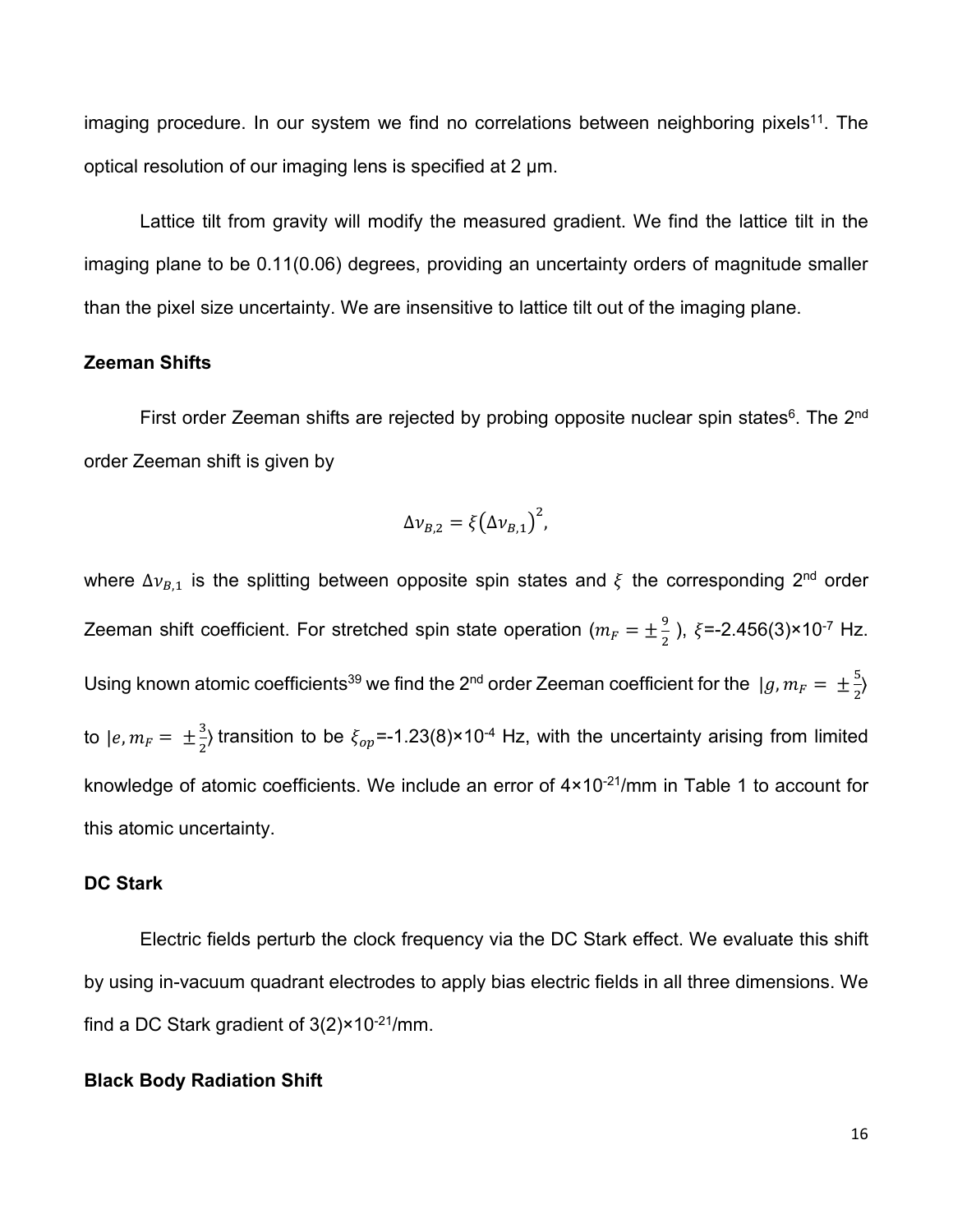The dominant frequency perturbation to room temperature neutral atom clocks is black body radiation (BBR). Similar to our previous work<sup>10</sup>, we homogenize this shift by carefully controlling the thermal surroundings of our vacuum chamber. Attached to the vacuum chamber are additional temperature control loops, with each vacuum viewport having a dedicated temperature control system. This ensures our dominant BBR contribution – high emissivity glass viewports – are all the same temperature to within 100 mK.

To bound possible BBR gradients, we introduce a 1 K gradient between the top and bottom of the chamber along the cavity axis by raising either the top or bottom viewports by 1 K. We compare these two cases and find no statistically significant changes in the frequency gradient across the entire sample. Accounting for uncertainty in linear frequency fits for each case, we estimate an uncertainty of  $3 \times 10^{-21}$ /mm. This finding is supported with a basic thermal model of the vacuum chamber.

#### **Density Shift**

Atomic interactions during Rabi spectroscopy lead to clock frequency shifts as a function of atomic density<sup>40</sup>. For each gradient measurement, we evaluate the density shift coefficient  $\chi_{dens}$  by fitting the average frequency f per pixel versus average camera counts per pixel N to an equation of the form

$$
f(N)=\chi_{dens}N+B.
$$

Here B is an arbitrary offset. Once  $\chi_{dens}$  is known, we remove the density shift at each pixel.

Residual density shift corrections may lead to error in our linear gradient. To bound this effect, we compare the density shift coefficient and gradient from our data run with a separate dataset at 8 E<sub>rec</sub>. With the trap depth at 8 E<sub>rec</sub> we found a linear gradient of  $s = -1.08 \times 10^{-18}$ /mm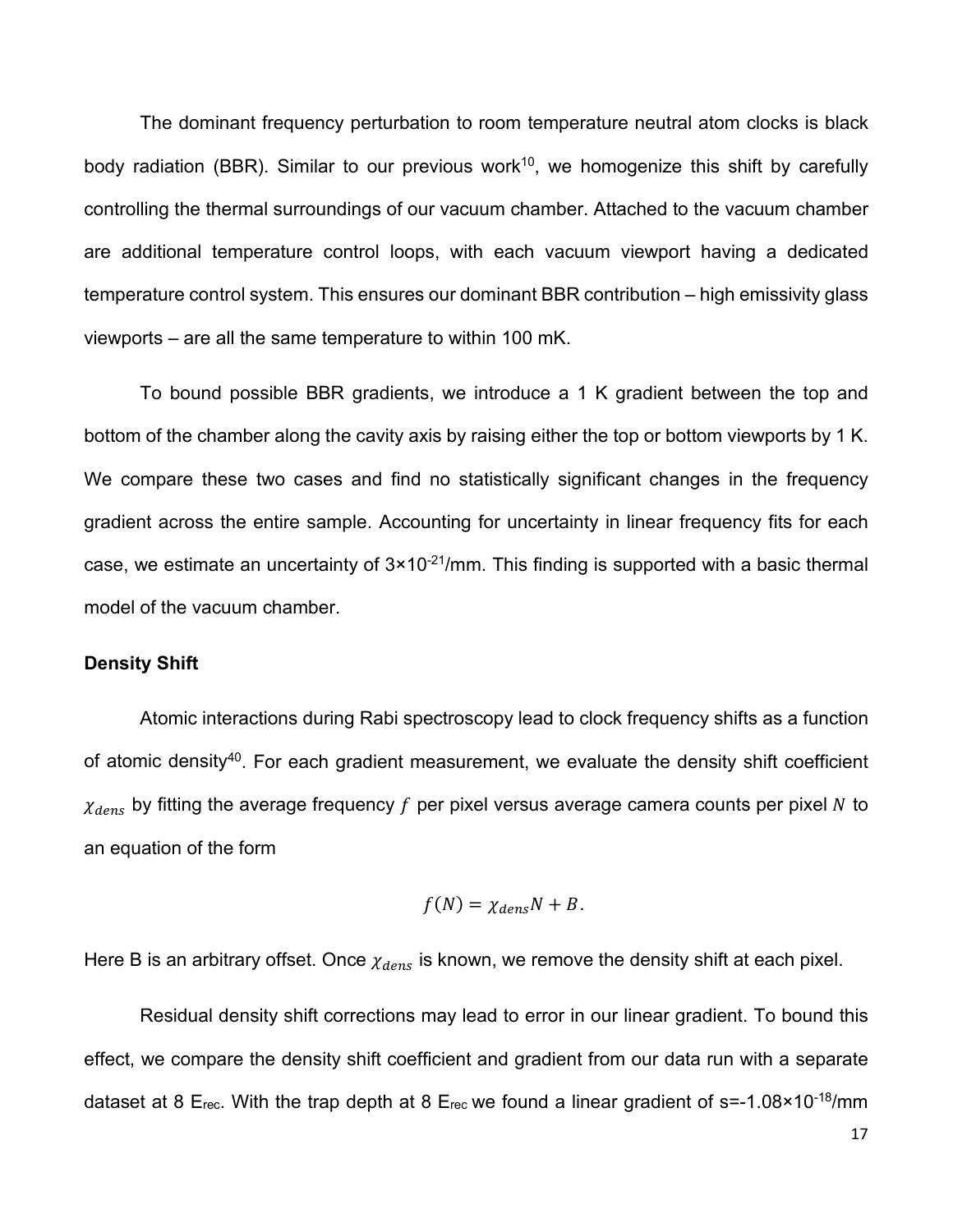and a density shift coefficient of  $\chi_8$ =-1.39×10<sup>-6</sup> Hz/count. During our data run we had an average density shift coefficient of  $\chi_{op}$ =-2.43×10<sup>-8</sup> Hz/count. We bound the uncertainty in our gradient from density shift as  $\sigma_{den,unc} = s \times \frac{\chi_{op}}{\chi_{8}} = 1.7 \times 10^{-20}$ /mm.

#### **Lattice Light Shifts**

Lattice light shifts arise from differential AC Stark shifts between the ground and excited clock states. An approximate microscopic model of the lattice light shift  $(v_{LS})$  in our system is given  $by<sup>41</sup>$ 

$$
h\nu_{LS}(u,\delta_L) \approx \left(\frac{\delta \Delta a^{E_1}}{\delta \nu} \delta_L - \Delta \alpha_{QM}\right) \frac{u^{\frac{1}{2}}}{2} - \left[\frac{\delta a^{E_1}}{\delta \nu} \delta_L\right] u,
$$

where u is the trap depth in units of  $E_{rec}$ ,  $\Delta \alpha^{E1}$  the differential electric dipole polarizability, Δα<sup>QM</sup> the differential multi-polarizability, and  $\delta_L = (\nu_L - \nu^{E1})$  the detuning between lattice frequency  $v_L$  and effective magic frequency  $v^{E1}$ . Our model has no dependence on the longitudinal vibrational quanta since we are in the ground vibrational band. We neglect higher order corrections from hyperpolarizability due to our operation at depths <60 Erec. At our temperatures thermal averaging of the trap depth is a higher order correction (<5%) that is also neglected.

We model the linear differential lattice light shift across the atomic cloud as

$$
\frac{\delta h \nu_{LS}(u,\delta_L)}{\delta z} \approx \left[ \frac{\left(\frac{\delta \alpha^{E_1}}{\delta \nu} \delta_L - \alpha_{QM}\right)}{4u^{1/2}} - \frac{\delta \alpha^{E_1}}{\delta \nu} \delta_L \right] \frac{\delta u}{\delta z},
$$

where z is the coordinate corresponding to the axis of the cavity along gravity. To evaluate our differential lattice light shift at our operational depth we need  $\delta_L$  and  $\frac{\delta u}{\delta z}$ . We modulate our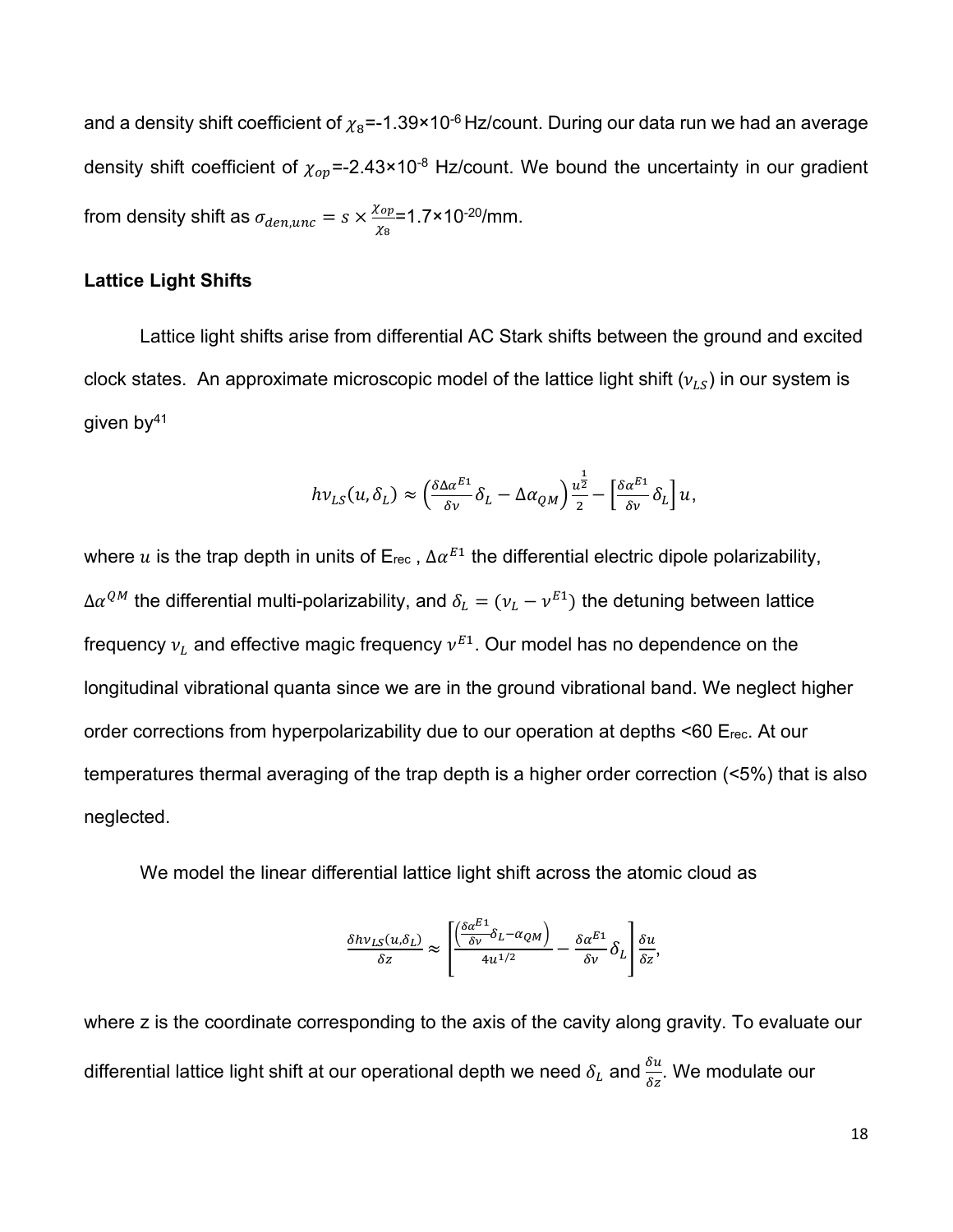lattice between two trap depths ( $u_1$ =14 E<sub>rec</sub>,  $u_2$ =56 E<sub>rec</sub>) and find our detuning from scalar magic frequency to be  $\delta_L$ =7.4(0.6) MHz. To evaluate  $\frac{\delta u}{\delta z}$  at our operational depth  $(u_{op})$  we measure the linear gradient across the atomic cloud at  $\delta_L$  + 250 MHz and  $\delta_L$ - 250 MHz, the difference given by

$$
\frac{\delta h \nu_{LS}(u_{op}, \delta_{L+250~MHz})}{\delta z} - \frac{\delta h \nu_{LS}(u_{op}, \delta_{L-250~MHz})}{\delta z} \approx \left[\frac{1}{4u_{op}^2} - 1\right] \frac{\delta \alpha^{E1}}{\delta \nu} \delta_{500} \frac{\delta u_{op}}{\delta z},
$$

where  $\delta_{500}$ = 500 MHz. We find  $\frac{\delta u_{op}}{\delta z}$  =0.0383/mm, which when combined with  $\delta_L$ =7.4 MHz, gives us a fractional frequency gradient of -5×10<sup>-21</sup>/mm. Accounting for error in our lattice detuning and linear gradient gives us an uncertainty of  $1 \times 10^{-21}$ /mm.

#### **Other Systematics**

For a 3.1 s π-pulse the probe AC Stark shift<sup>7</sup> is -3(2)×10<sup>-21</sup>. A frequency scan of the  $|g, m_F =$  $-\frac{5}{2}$ ) to  $|e, m_F = -\frac{3}{2}\rangle$  transition limits the variation of excitation fraction across the atomic sample to 1% or below, bounding any possible probe AC Stark gradient across the sample to  $\leq 1 \times 10^{-22}$ .

### **Known Redshift**

The gravitational acceleration (rounding to 4 digits) within our lab was evaluated by a USGS survey<sup>42</sup> to be a=-9.796 m/s<sup>2</sup>.

### **Systematic Budget**

| Systematic          | Slope $(10^{-20}/\text{mm})$ | Uncertainty $(10^{-20}/\text{mm})$ |
|---------------------|------------------------------|------------------------------------|
| Statistical (Fig 3) | $-10.0$                      | 1.2                                |
| <b>BBR</b>          |                              | 0.3                                |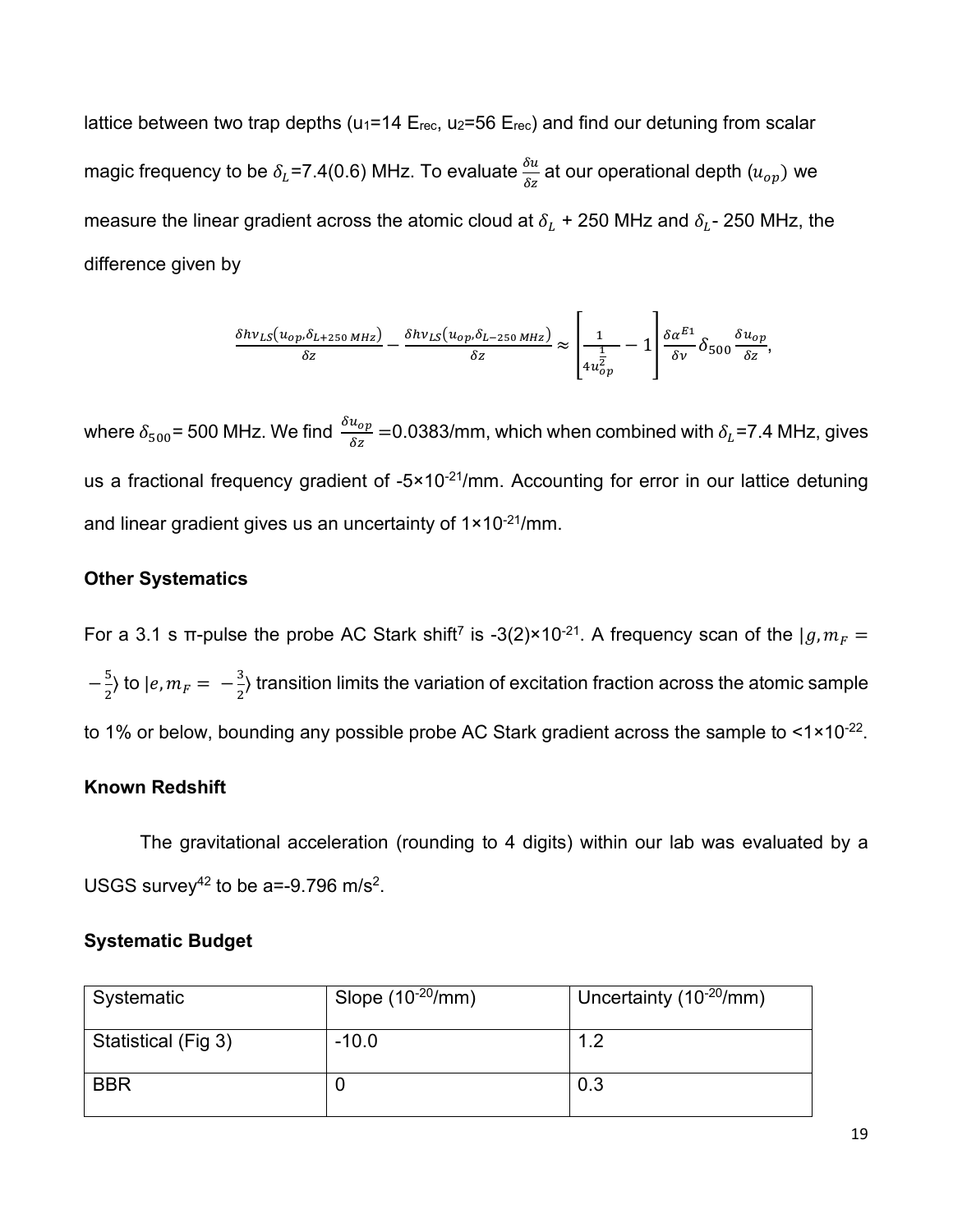| Density                      |                | 1.7           |
|------------------------------|----------------|---------------|
| Lattice light shift          | $-0.5$         | 0.1           |
| <b>DC Stark</b>              | 0.3            | 0.2           |
| <b>Pixel Calibration</b>     | $\overline{0}$ | 8.5           |
| 2 <sup>nd</sup> Order Zeeman |                | $\mathcal{A}$ |
| Other                        | $\mathbf 0$    | < 1           |
| <b>Corrected Gradient</b>    | $-9.8$         | 2.3           |
| Known Redshift               | $-10.9$        | < 1           |

**Table 1: Gradient Systematic Budget.** Fractional frequency gradients and corresponding uncertainties. Fractional frequencies denoted with '-' are corrected on a pixel-by-pixel basis during initial data processing. The corrected gradient has known systematics removed with uncertainty given by the quadrature sum of all correction uncertainties.

#### **Acknowledgements**

We acknowledge funding support from Defense Advanced Research Projects Agency, National Science Foundation QLCI OMA-2016244, DOE Quantum System Accelerator, NIST, NSF Phys-1734006, and Air Force Office for Scientific Research. We are grateful for theory insight from Anjun Chu, Peiru He, and Ana María Rey. We acknowledge stimulating discussion and technical contributions from John Zaris, James Uhrich, Ross Hutson, Christian Sanner, William Milner, Lindsay Sonderhouse, Lingfeng Yan, Maya Miklos, Yee Ming Tso, and Shimon Kolkowitz. We thank James Thompson, Cindy Regal, John Hall, and Serge Haroche for careful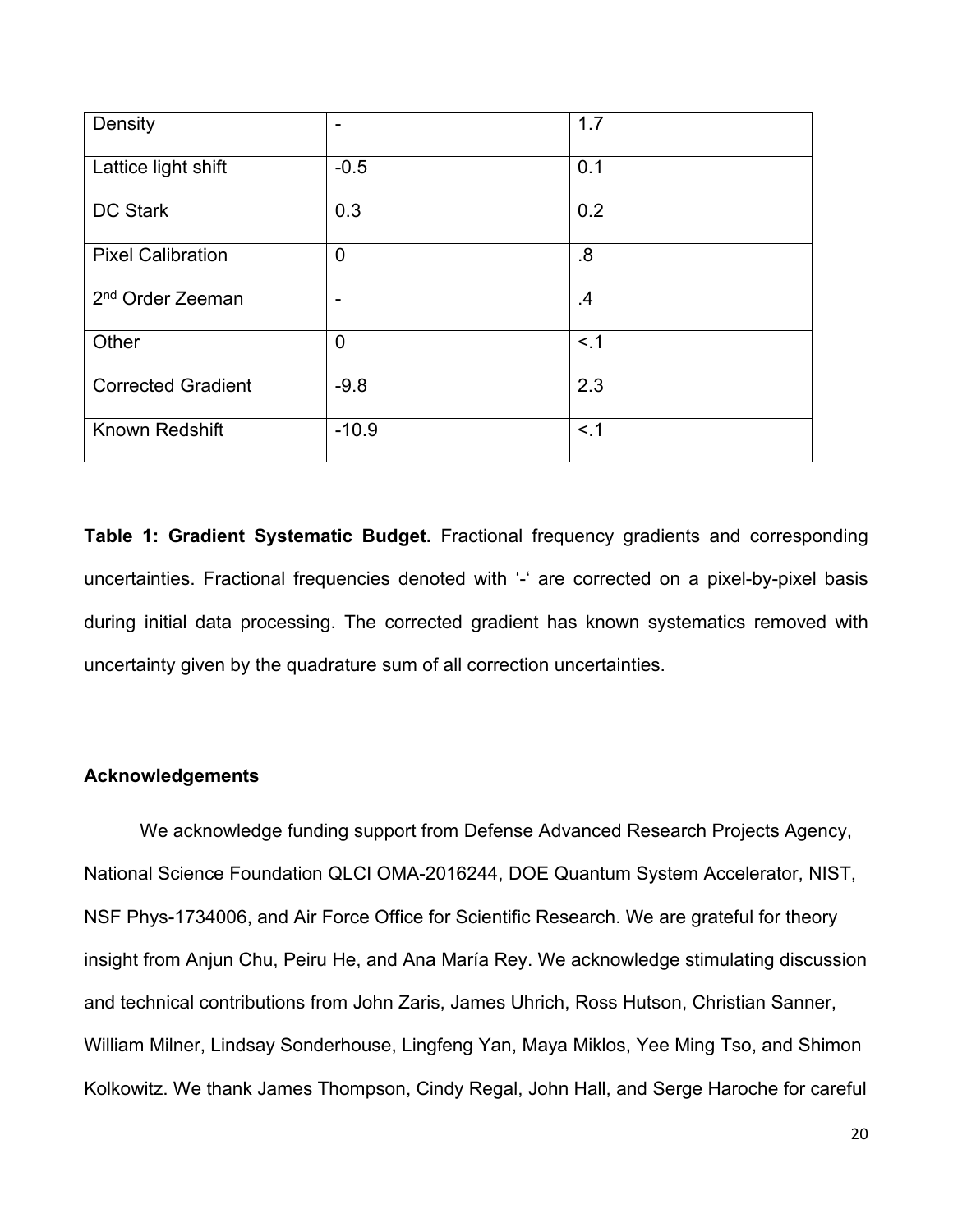reading of the manuscript.

**Authors' note:** While performing the work described here, we became aware of complementary work where high measurement precision was achieved for simultaneous differential clock comparisons between multiple atomic ensembles in vertical 1D lattices separated by centimeter scale distances using a hertz-linewidth clock laser<sup>43</sup>.

## **Author Contributions**

All authors contributed to carrying out the experiments, interpreting the results, and writing the manuscript.

\*tobias.bothwell@colorado.edu, ye@jila.colorado.edu

## **Competing interests**

The authors declare no competing interests.

# **References**

- 1. Einstein, A. Grundgedanken der allgemeinen Relativitätstheorie und Anwendung dieser Theorie in der Astronomie. *Preuss. Akad. der Wissenschaften, Sitzungsberichte* **315**, (1915).
- 2. Chou, C. W., Hume, D. B., Rosenband, T. & Wineland, D. J. Optical clocks and relativity. *Science* **329**, 1630–1633 (2010).
- 3. Herrmann, S. *et al.* Test of the Gravitational Redshift with Galileo Satellites in an Eccentric Orbit. *Phys. Rev. Lett.* **121**, 231102 (2018).
- 4. Delva, P. *et al.* Gravitational Redshift Test Using Eccentric Galileo Satellites. *Phys. Rev. Lett.* **121**, 231101 (2018).
- 5. Campbell, S. L. *et al.* A Fermi-degenerate three-dimensional optical lattice clock. *Science* **358**, 90–94 (2017).
- 6. Oelker, E. *et al.* Demonstration of 4.8×10<sup>−</sup><sup>17</sup> stability at 1 s for two independent optical clocks. *Nat. Photonics* **13**, 714–719 (2019).
- 7. Nicholson, T. *et al.* Systematic evaluation of an atomic clock at 2×10<sup>−</sup><sup>18</sup> total uncertainty. *Nat. Commun.* **6**, (2015).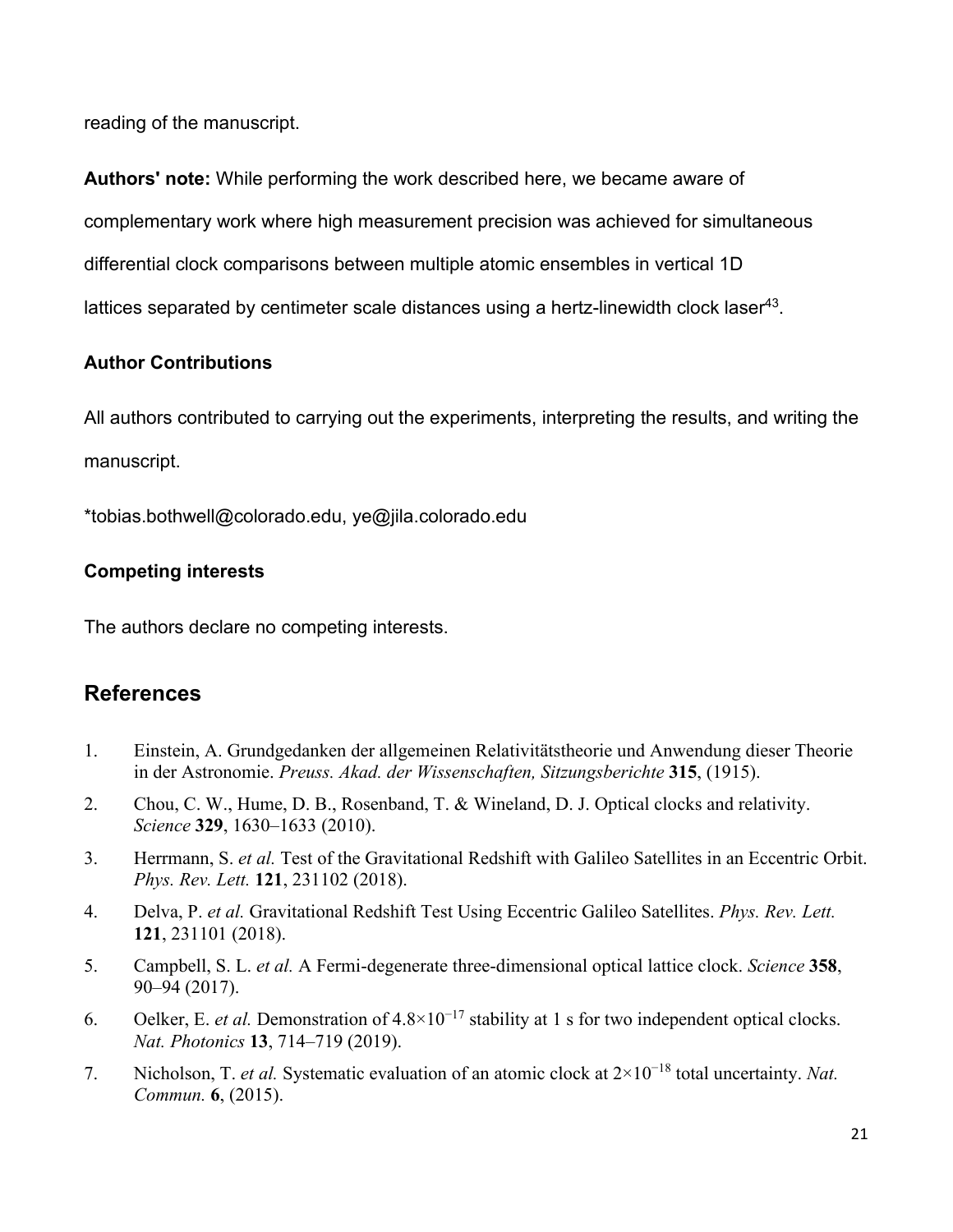- 8. McGrew, W. F. *et al.* Atomic clock performance enabling geodesy below the centimetre level. *Nature* **564**, 87–90 (2018).
- 9. Brewer, S. M. *et al.* <sup>27</sup>Al<sup>+</sup> Quantum-Logic Clock with a Systematic Uncertainty below 10<sup>-18</sup>. *Phys. Rev. Lett.* **123**, 33201 (2019).
- 10. Bothwell, T. *et al.* JILA SrI optical lattice clock with uncertainty of 2.0×10-18. *Metrologia* **56**, (2019).
- 11. Marti, G. E. *et al.* Imaging Optical Frequencies with 100  μHz Precision and 1.1  μm Resolution. *Phys. Rev. Lett.* **120**, (2018).
- 12. Pedrozo-peñafiel, E. *et al.* Entanglement on an optical atomic-clock transition. *Nature* **588**, (2020).
- 13. Kaubruegger, R. *et al.* Variational Spin-Squeezing Algorithms on Programmable Quantum Sensors. *Phys. Rev. Lett.* **123**, 260505 (2019).
- 14. Kómár, P. *et al.* Quantum Network of Atom Clocks: A Possible Implementation with Neutral Atoms. *Phys. Rev. Lett.* **117**, 060506 (2016).
- 15. Young, A. W. *et al.* Half-minute-scale atomic coherence and high relative stability in a tweezer clock. *Nature* **588**, 408–413 (2020).
- 16. Safronova, M. S. *et al.* Search for new physics with atoms and molecules. *Rev. Mod. Phys.* **90**, 25008 (2018).
- 17. Sanner, C. *et al.* Optical clock comparison for Lorentz symmetry testing. *Nature* **567**, 204–208 (2019).
- 18. Kennedy, C. J. *et al.* Precision Metrology Meets Cosmology: Improved Constraints on Ultralight Dark Matter from Atom-Cavity Frequency Comparisons. *Phys. Rev. Lett.* **125**, 1–10 (2020).
- 19. Atomic, B. & Optical, C. Frequency ratio measurements at 18-digit accuracy using an optical clock network. **591**, (2021).
- 20. Kolkowitz, S. *et al.* Gravitational wave detection with optical lattice atomic clocks. *Phys. Rev. D*  **94**, 124043 (2016).
- 21. Hafele, J. C. & Keating, R. E. Around-the-World Atomic Clocks: *Science* **177**, 166 (1972).
- 22. Takamoto, M. *et al.* Test of general relativity by a pair of transportable optical lattice clocks. *Nat. Photonics* **14**, 411–415 (2020).
- 23. Laurent, P., Massonnet, D., Cacciapuoti, L. & Salomon, C. The ACES/PHARAO space mission. *Comptes Rendus Phys.* **16**, 540–552 (2015).
- 24. Tino, G. M. *et al.* SAGE : A proposal for a space atomic gravity explorer. *Eur. Phys. J. D* **73,** 228 (2019).
- 25. Grotti, J. *et al.* Geodesy and metrology with a transportable optical clock. *Nat. Phys.* **14**, 437–441 (2018).
- 26. Pavlis, N. K. & Weiss, M. A. A re-evaluation of the relativistic redshift on frequency standards at NIST, Boulder, Colorado, USA. *Metrologia* **54**, 535–548 (2017).